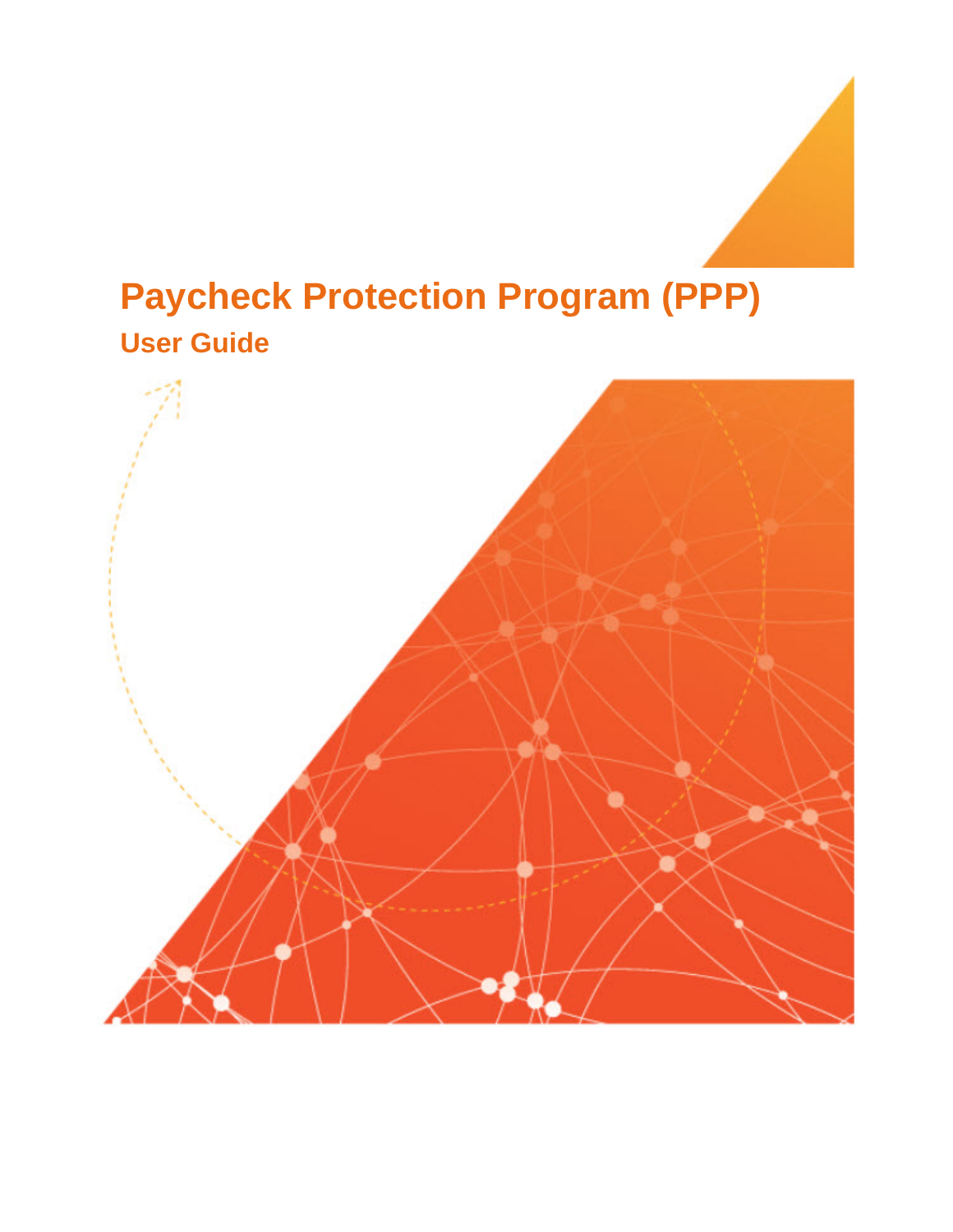### **Paycheck Protection Program (PPP) User Guide**

© 2001- 2020 All rights reserved. Under copyright laws, this document may not be copied, photocopied, reproduced, or translated without prior consent.

Publish Date – May 21, 2020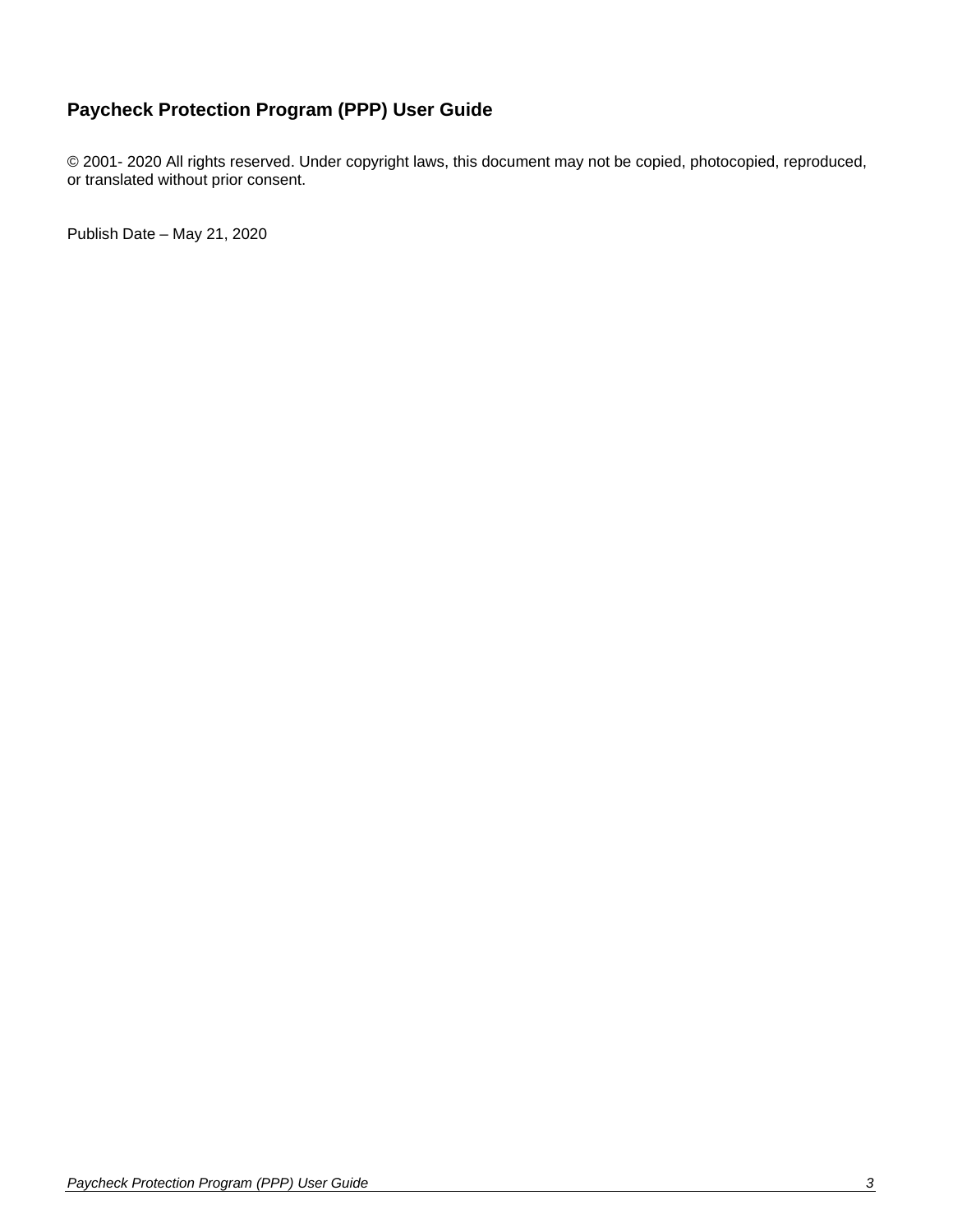# **CONTENTS**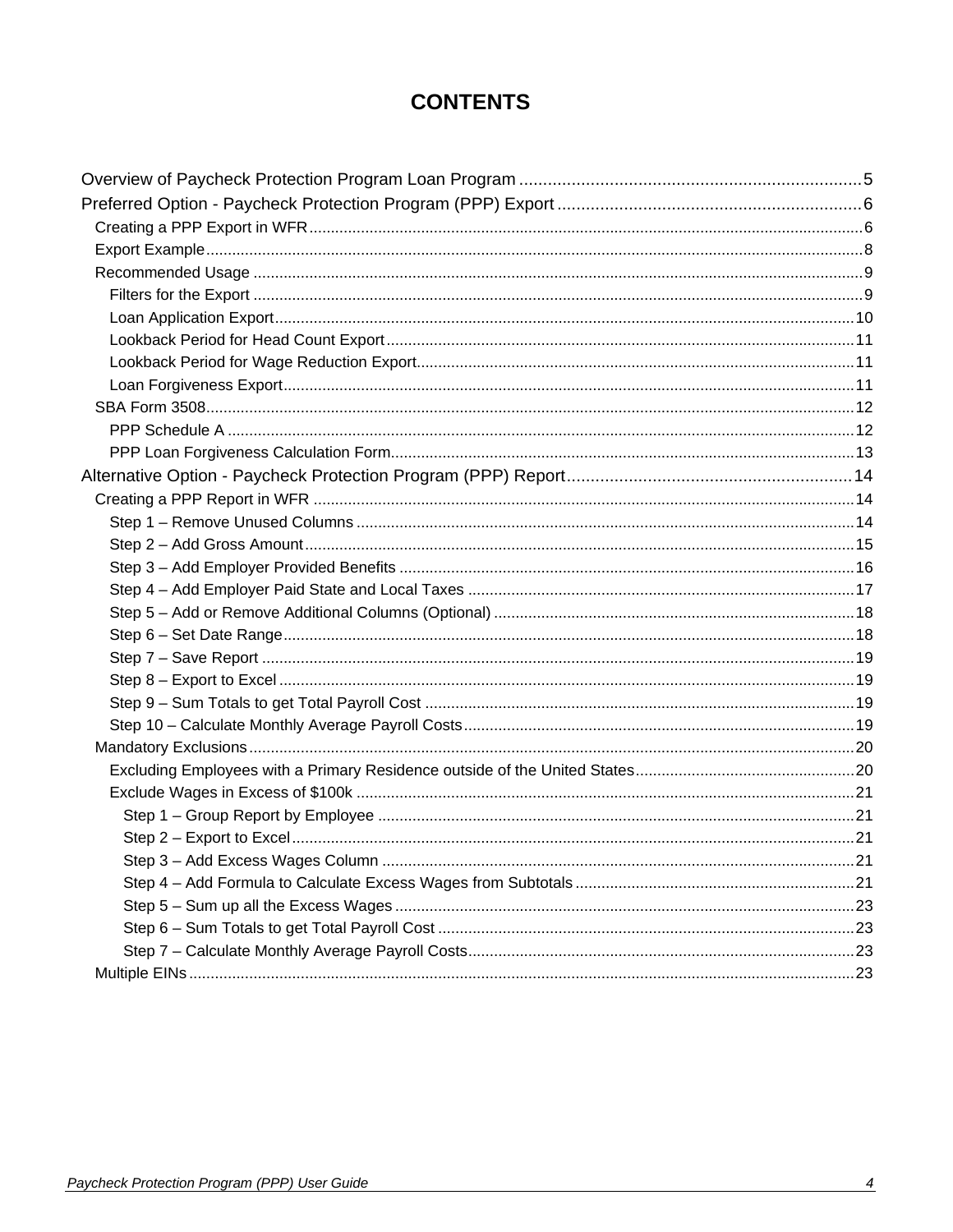# <span id="page-3-0"></span>**Overview of Paycheck Protection Program Loan Program**

The Paycheck Protection Program is a loan designed to provide a direct incentive for small businesses to keep their workers on the payroll.

SBA will forgive loans if all employees are kept on the payroll for eight weeks and the money is used for payroll, rent, mortgage interest, or utilities.

For more details, please read the information on the SBA's website.

<https://www.sba.gov/funding-programs/loans/coronavirus-relief-options/paycheck-protection-program>

This document will take you through the steps to create an export to assist with applying for a loan under the Paycheck Protection Program inside Kronos Workforce Ready (WFR). The export can also be used to get the information needed for loan forgiveness.

There are two options listed in this document:

- Preferred Option This is the simplest option and generates an export file. This also describes how to get the data for loan forgiveness.
- Alternative Option This option generates a report, requiring multiple steps.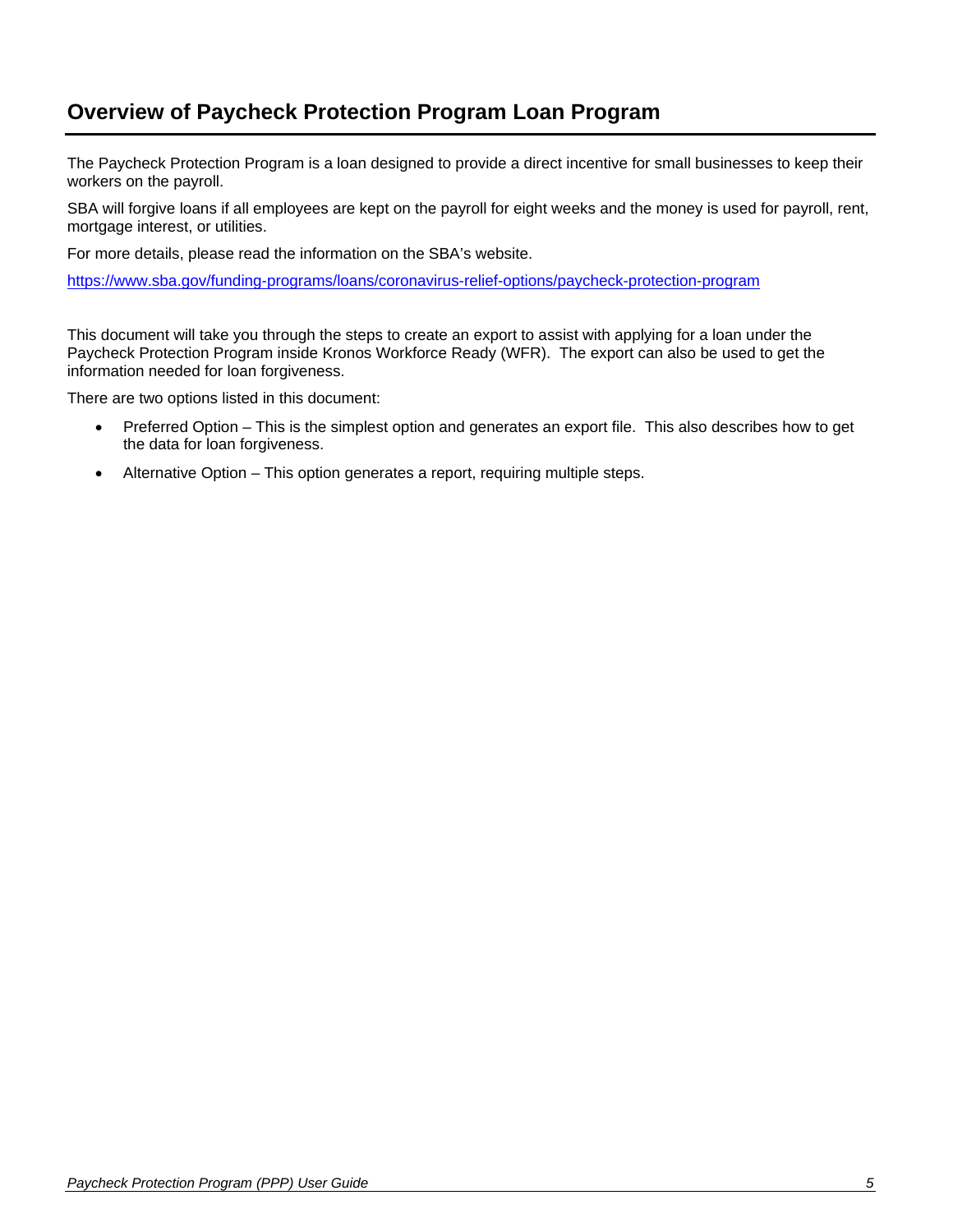# <span id="page-4-0"></span>**Preferred Option - Paycheck Protection Program (PPP) Export**

### <span id="page-4-1"></span>**Creating a PPP Export in WFR**

You can create an export file containing data that can assist in your application process.

The main data this export provides is:

- 1. Average Monthly Payroll Cost (including all the totals to get to that Average Cost)
- 2. Average Headcount over a Date Range
- 3. Pay Rate info on each Employee.

The Average Monthly Payroll Cost will assist you in applying for the Loan. The additional data on Headcount and Pay Rate will assist in reporting requirements to get loan forgiveness.

The export can be created using the data export type **PPP Payroll Cost by Employee** which can be found under *Company Settings > System Data Export > Data Exports.* 

- Click the **New Data Export** button.
- Select the **PPP Payroll Cost by Employee** export.



- You can choose which columns to include clicking the checkboxes next to each field. Or you can remove unwanted fields by selecting fields and then clicking **Delete** or **Delete Selected**.
- You can change the order of each of the columns and edit the labels by checking/selecting a field and selecting **Edit**, **Up** or **Down**.
- For calculated columns, the description explains how they are calculated.
- Save the file.
- Click the **Run Data Export** button.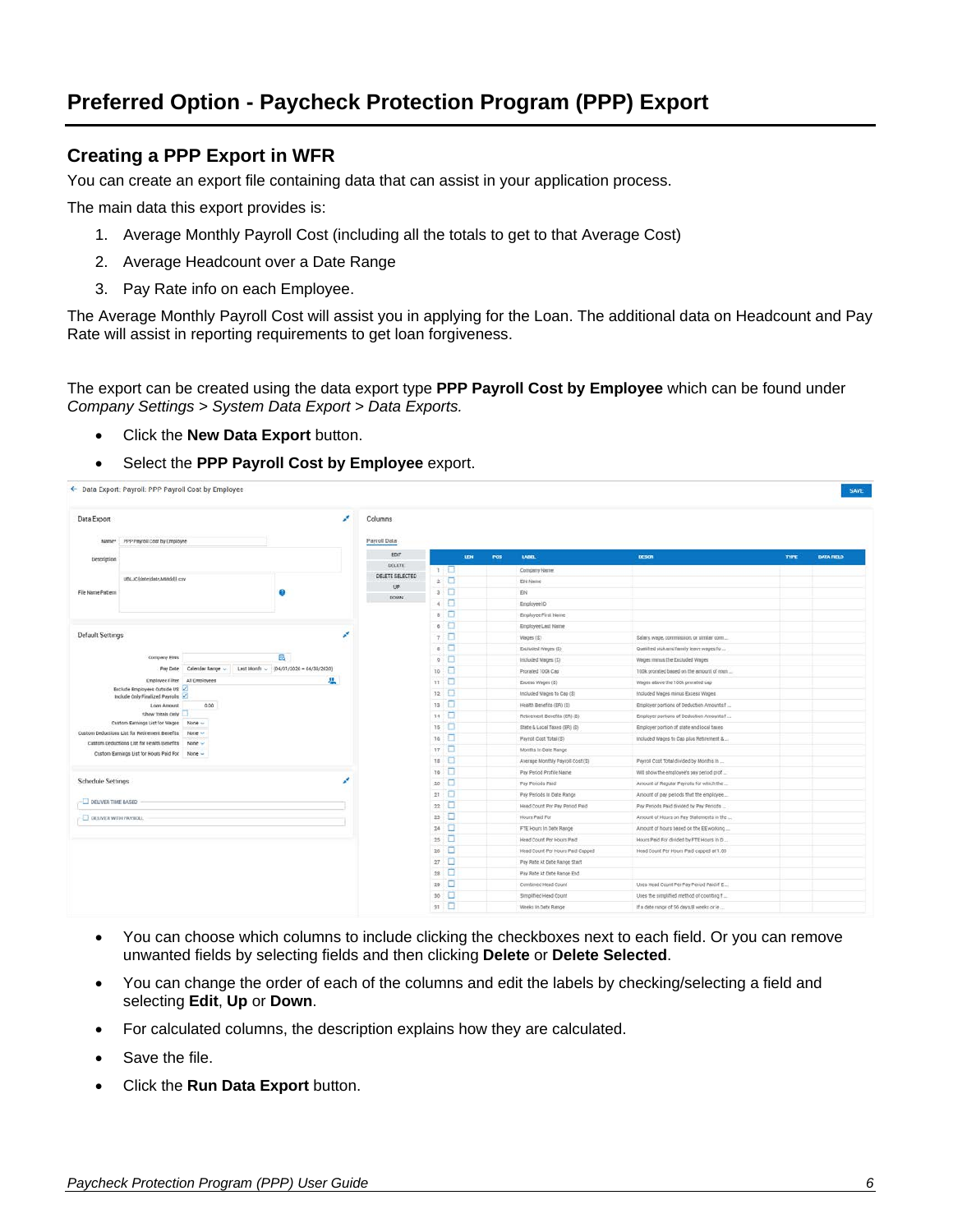| Run Data Export                                |                   |                   |                             |
|------------------------------------------------|-------------------|-------------------|-----------------------------|
| Company EINs                                   |                   |                   | 囻                           |
| Pay Date                                       | Calendar Range v  | Last Month $\sim$ | $(04/01/2020 - 04/30/2020)$ |
| Employee Filter                                | All Employees     |                   | 処                           |
| Exclude Employees Outside US                   | ☑                 |                   |                             |
| Include Only Finalized Payrolls                | ✓                 |                   |                             |
| Loan Amount                                    | 0.00              |                   |                             |
| Show Totals Only                               |                   |                   |                             |
| Custom Earnings List for Wages                 | None $\sim$       |                   |                             |
| Custom Deductions List for Retirement Benefits | None $\sim$       |                   |                             |
| Custom Deductions List for Health Benefits     | None $\sim$       |                   |                             |
| Custom Earnings List for Hours Paid For        | None $\sim$       |                   |                             |
|                                                |                   |                   |                             |
| <b>Deliver (Saved Settings)</b>                | <b>Deliver To</b> |                   | <b>Export</b>               |

- If you are a multi EIN company, select one or more EINs.
- Set Pay Date, if the default is not correct.
- Verify or set the option for including/excluding only finalized payrolls.
- Verify or set the option for including/excluding for employees outside the U.S.
- Click **Export**. The report will be exported as a .csv file. You can also click the **Download File** link to download the exported .csv file.

| Run Data Export                                          | x                                                                    |
|----------------------------------------------------------|----------------------------------------------------------------------|
| Hide All<br>$\bullet$<br>$\overline{2}$                  |                                                                      |
| Data export generated.<br>$\sim$<br><b>Download File</b> |                                                                      |
| Company EINs                                             | R                                                                    |
| Pay Date                                                 | Calendar Range ~<br>Last Month $\sim$<br>$(04/01/2020 - 04/30/2020)$ |
| <b>Employee Filter</b>                                   | All Employees<br><u>u</u>                                            |
| Exclude Employees Outside US √                           |                                                                      |
| Include Only Finalized Payrolls                          | ⊻                                                                    |
| Loan Amount                                              | 0.00                                                                 |
| Show Totals Only                                         |                                                                      |
| Custom Earnings List for Wages                           | None $\sim$                                                          |
| Custom Deductions List for Retirement Benefits           | None $\sim$                                                          |
| Custom Deductions List for Health Benefits               | None $\sim$                                                          |
| Custom Earnings List for Hours Paid For                  | None $\sim$                                                          |
|                                                          |                                                                      |
| <b>Deliver (Saved Settings)</b>                          | <b>Deliver To</b><br><b>Export</b>                                   |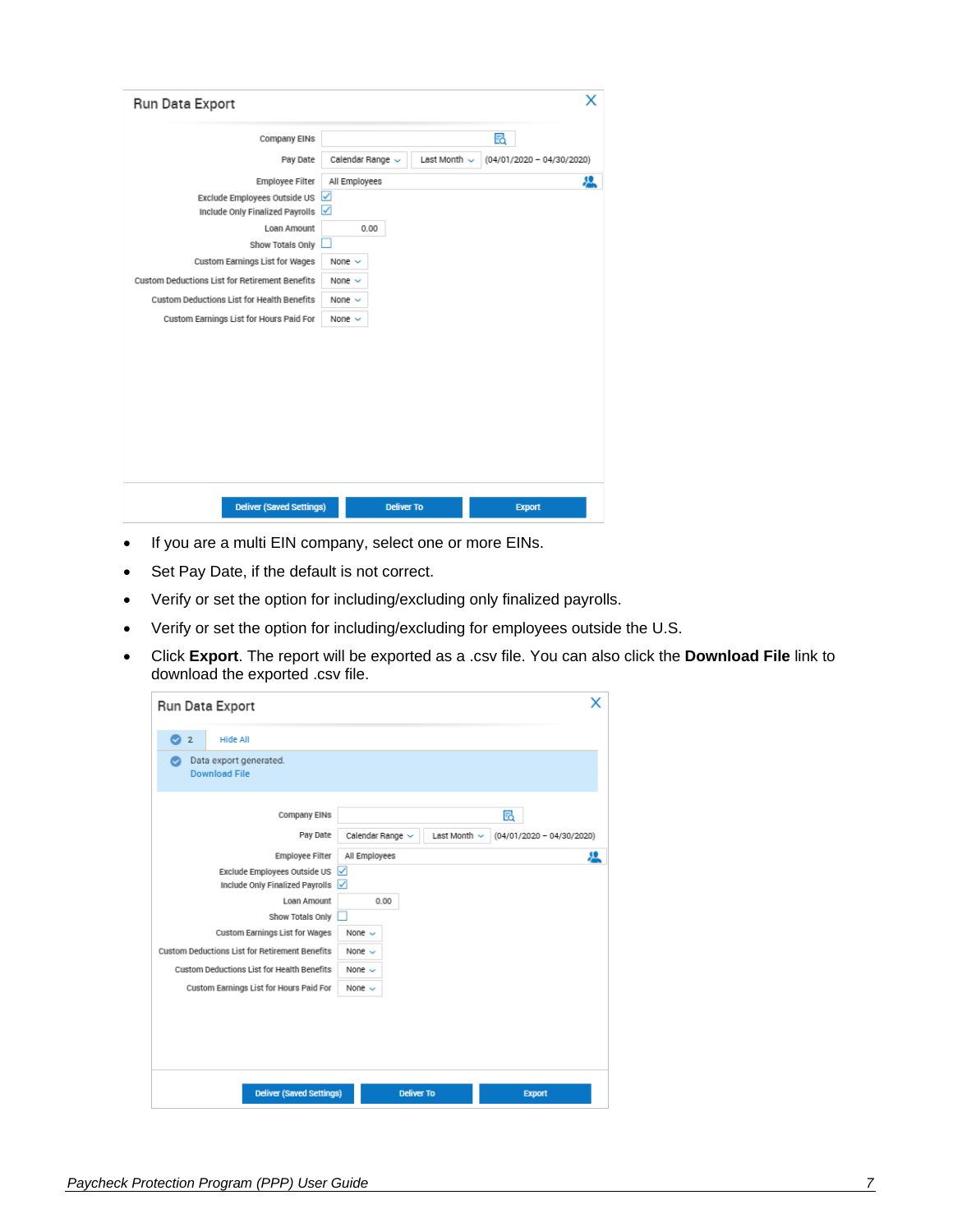## <span id="page-6-0"></span>**Export Example**

| O Search<br>Review View Help<br>B Share □ Comments<br>Home<br>Data<br>ACROBAT<br>Insert<br>Draw<br>Page Layout<br>Formulas<br>$\Sigma$ AutoSum - $\frac{1}{2}$ $\heartsuit$ $\oslash$<br><b>C</b> h A Cut<br>$\boldsymbol{\phi}$<br>Calibri<br>$\cdot$  11 $\cdot$ A <sup>*</sup> A <sup>*</sup> $\equiv \equiv \equiv$ $\gg$ $\cdot$   {& Wrap Text<br>墨家<br>Ħ<br><b>IES</b><br>General<br>國<br>Good<br>Neutral<br>Normal<br>Bad<br>$\Box$ Fili-<br>Dopy .<br>Check Cell<br>Sort & Find &<br>Insert Delete Format<br>Explanatory Input<br>Ideas<br>Paste<br>$O$ Clear -<br>- SFormat Painter<br>Filter - Select -<br>Clipboard<br>Alignment G<br>$\overline{z}$<br>Font<br>Cells<br>Ideas<br>and the first<br>Number<br><b>Styles</b><br>Editing<br>$\overline{15}$<br>$\mathcal{F}$ $\mathbb{R}$ $\times$ $\mathcal{V}$ $\mathcal{F}$<br>AAT<br>B<br>$\mathbf{C}$<br>D<br><b>H</b><br>N<br>P.<br>V.<br>W<br>$AA =$<br>A<br>E<br>$\kappa$<br>M<br>$\circ$<br>$\alpha$<br>R<br>S<br>u<br>$\mathbf{x}$<br>$\mathbb{Z}$<br>G<br>Y.<br>Employee Employee Employee Employee 1Gross Wag Excluded included W Prorated J Excess Wa included V Retiremer State & Lo Payroll Co Months In Average N Pay Period (Pay Period Pay Period Head Coui Hours Head Coui Head Coui H<br>1 Company Name EIN Name EIN<br>2 ABC Company Default 123456789 xxxxx<br>3150<br>12 8935.42 Bi-Weekly<br>26<br>0.96<br>John<br>Doe<br>105000<br>105000<br>100000<br>5000<br>100000<br>107225<br>25<br>2120<br>2080<br>1 \$102,000.(\$107,000.)<br>4075<br>1.02<br>Default<br>123456789 XXXXX<br>$\circ$<br>4000<br>2950<br>103840<br>12 8653.33 Multiple<br>32<br>1850<br>2080<br>0.89 \$47,0000 / \$50,0000<br>3 ABC Company<br>Luke<br>Skywalker<br>102000<br>5110<br>96890<br>100000<br>96890<br>1<br>0.89<br>52<br>1800<br>3250<br>85050<br>52<br>2080<br>2080<br>4 ABC Company Default 123456789 xxxxx<br>Indiana<br>80000<br>100000<br>$\Omega$<br>\$0000<br>12 7087.5 Weekly<br>1 \$80,000.0(\$80,000.0)<br>Jones<br>80000<br>$\mathbf{1}$<br>$\begin{array}{c} 6 \\ 7 \end{array} \begin{array}{c} 8 \\ 9 \end{array} \begin{array}{c} 9 \\ 10 \\ 11 \end{array} \begin{array}{c} 11 \\ 12 \\ 13 \end{array} \begin{array}{c} 13 \\ 14 \\ 15 \end{array} \begin{array}{c} 15 \\ 10 \\ 11 \end{array} \begin{array}{c} 13 \\ 12 \\ 13 \end{array} \begin{array}{c} 23 \\ 23 \\ 24 \end{array} \begin{array}{c} 24 \\ 25 \end{array}$<br>5110<br>281890<br>287000<br>5000<br>276890<br>11325<br>7900<br>296115<br>24676.25<br>2.96<br>6050<br>2.91<br>2.89 | AutoSave (C Off) | 一つ一番・キ |  |  |  |  |  |  |  |  |  |  | 團 | $\Box$ |  |
|---------------------------------------------------------------------------------------------------------------------------------------------------------------------------------------------------------------------------------------------------------------------------------------------------------------------------------------------------------------------------------------------------------------------------------------------------------------------------------------------------------------------------------------------------------------------------------------------------------------------------------------------------------------------------------------------------------------------------------------------------------------------------------------------------------------------------------------------------------------------------------------------------------------------------------------------------------------------------------------------------------------------------------------------------------------------------------------------------------------------------------------------------------------------------------------------------------------------------------------------------------------------------------------------------------------------------------------------------------------------------------------------------------------------------------------------------------------------------------------------------------------------------------------------------------------------------------------------------------------------------------------------------------------------------------------------------------------------------------------------------------------------------------------------------------------------------------------------------------------------------------------------------------------------------------------------------------------------------------------------------------------------------------------------------------------------------------------------------------------------------------------------------------------------------------------------------------------------------------------------------------------------------------------------------------------------------------------------------------------------------------------------------------------------------------------------------------------------------------------------------------------------------------------|------------------|--------|--|--|--|--|--|--|--|--|--|--|---|--------|--|
|                                                                                                                                                                                                                                                                                                                                                                                                                                                                                                                                                                                                                                                                                                                                                                                                                                                                                                                                                                                                                                                                                                                                                                                                                                                                                                                                                                                                                                                                                                                                                                                                                                                                                                                                                                                                                                                                                                                                                                                                                                                                                                                                                                                                                                                                                                                                                                                                                                                                                                                                       |                  |        |  |  |  |  |  |  |  |  |  |  |   |        |  |
|                                                                                                                                                                                                                                                                                                                                                                                                                                                                                                                                                                                                                                                                                                                                                                                                                                                                                                                                                                                                                                                                                                                                                                                                                                                                                                                                                                                                                                                                                                                                                                                                                                                                                                                                                                                                                                                                                                                                                                                                                                                                                                                                                                                                                                                                                                                                                                                                                                                                                                                                       |                  |        |  |  |  |  |  |  |  |  |  |  |   |        |  |
|                                                                                                                                                                                                                                                                                                                                                                                                                                                                                                                                                                                                                                                                                                                                                                                                                                                                                                                                                                                                                                                                                                                                                                                                                                                                                                                                                                                                                                                                                                                                                                                                                                                                                                                                                                                                                                                                                                                                                                                                                                                                                                                                                                                                                                                                                                                                                                                                                                                                                                                                       |                  |        |  |  |  |  |  |  |  |  |  |  |   |        |  |
|                                                                                                                                                                                                                                                                                                                                                                                                                                                                                                                                                                                                                                                                                                                                                                                                                                                                                                                                                                                                                                                                                                                                                                                                                                                                                                                                                                                                                                                                                                                                                                                                                                                                                                                                                                                                                                                                                                                                                                                                                                                                                                                                                                                                                                                                                                                                                                                                                                                                                                                                       |                  |        |  |  |  |  |  |  |  |  |  |  |   |        |  |
|                                                                                                                                                                                                                                                                                                                                                                                                                                                                                                                                                                                                                                                                                                                                                                                                                                                                                                                                                                                                                                                                                                                                                                                                                                                                                                                                                                                                                                                                                                                                                                                                                                                                                                                                                                                                                                                                                                                                                                                                                                                                                                                                                                                                                                                                                                                                                                                                                                                                                                                                       |                  |        |  |  |  |  |  |  |  |  |  |  |   |        |  |
|                                                                                                                                                                                                                                                                                                                                                                                                                                                                                                                                                                                                                                                                                                                                                                                                                                                                                                                                                                                                                                                                                                                                                                                                                                                                                                                                                                                                                                                                                                                                                                                                                                                                                                                                                                                                                                                                                                                                                                                                                                                                                                                                                                                                                                                                                                                                                                                                                                                                                                                                       |                  |        |  |  |  |  |  |  |  |  |  |  |   |        |  |
|                                                                                                                                                                                                                                                                                                                                                                                                                                                                                                                                                                                                                                                                                                                                                                                                                                                                                                                                                                                                                                                                                                                                                                                                                                                                                                                                                                                                                                                                                                                                                                                                                                                                                                                                                                                                                                                                                                                                                                                                                                                                                                                                                                                                                                                                                                                                                                                                                                                                                                                                       |                  |        |  |  |  |  |  |  |  |  |  |  |   |        |  |
|                                                                                                                                                                                                                                                                                                                                                                                                                                                                                                                                                                                                                                                                                                                                                                                                                                                                                                                                                                                                                                                                                                                                                                                                                                                                                                                                                                                                                                                                                                                                                                                                                                                                                                                                                                                                                                                                                                                                                                                                                                                                                                                                                                                                                                                                                                                                                                                                                                                                                                                                       |                  |        |  |  |  |  |  |  |  |  |  |  |   |        |  |
|                                                                                                                                                                                                                                                                                                                                                                                                                                                                                                                                                                                                                                                                                                                                                                                                                                                                                                                                                                                                                                                                                                                                                                                                                                                                                                                                                                                                                                                                                                                                                                                                                                                                                                                                                                                                                                                                                                                                                                                                                                                                                                                                                                                                                                                                                                                                                                                                                                                                                                                                       |                  |        |  |  |  |  |  |  |  |  |  |  |   |        |  |
|                                                                                                                                                                                                                                                                                                                                                                                                                                                                                                                                                                                                                                                                                                                                                                                                                                                                                                                                                                                                                                                                                                                                                                                                                                                                                                                                                                                                                                                                                                                                                                                                                                                                                                                                                                                                                                                                                                                                                                                                                                                                                                                                                                                                                                                                                                                                                                                                                                                                                                                                       |                  |        |  |  |  |  |  |  |  |  |  |  |   |        |  |
|                                                                                                                                                                                                                                                                                                                                                                                                                                                                                                                                                                                                                                                                                                                                                                                                                                                                                                                                                                                                                                                                                                                                                                                                                                                                                                                                                                                                                                                                                                                                                                                                                                                                                                                                                                                                                                                                                                                                                                                                                                                                                                                                                                                                                                                                                                                                                                                                                                                                                                                                       |                  |        |  |  |  |  |  |  |  |  |  |  |   |        |  |
|                                                                                                                                                                                                                                                                                                                                                                                                                                                                                                                                                                                                                                                                                                                                                                                                                                                                                                                                                                                                                                                                                                                                                                                                                                                                                                                                                                                                                                                                                                                                                                                                                                                                                                                                                                                                                                                                                                                                                                                                                                                                                                                                                                                                                                                                                                                                                                                                                                                                                                                                       |                  |        |  |  |  |  |  |  |  |  |  |  |   |        |  |
|                                                                                                                                                                                                                                                                                                                                                                                                                                                                                                                                                                                                                                                                                                                                                                                                                                                                                                                                                                                                                                                                                                                                                                                                                                                                                                                                                                                                                                                                                                                                                                                                                                                                                                                                                                                                                                                                                                                                                                                                                                                                                                                                                                                                                                                                                                                                                                                                                                                                                                                                       |                  |        |  |  |  |  |  |  |  |  |  |  |   |        |  |
|                                                                                                                                                                                                                                                                                                                                                                                                                                                                                                                                                                                                                                                                                                                                                                                                                                                                                                                                                                                                                                                                                                                                                                                                                                                                                                                                                                                                                                                                                                                                                                                                                                                                                                                                                                                                                                                                                                                                                                                                                                                                                                                                                                                                                                                                                                                                                                                                                                                                                                                                       |                  |        |  |  |  |  |  |  |  |  |  |  |   |        |  |
|                                                                                                                                                                                                                                                                                                                                                                                                                                                                                                                                                                                                                                                                                                                                                                                                                                                                                                                                                                                                                                                                                                                                                                                                                                                                                                                                                                                                                                                                                                                                                                                                                                                                                                                                                                                                                                                                                                                                                                                                                                                                                                                                                                                                                                                                                                                                                                                                                                                                                                                                       |                  |        |  |  |  |  |  |  |  |  |  |  |   |        |  |
|                                                                                                                                                                                                                                                                                                                                                                                                                                                                                                                                                                                                                                                                                                                                                                                                                                                                                                                                                                                                                                                                                                                                                                                                                                                                                                                                                                                                                                                                                                                                                                                                                                                                                                                                                                                                                                                                                                                                                                                                                                                                                                                                                                                                                                                                                                                                                                                                                                                                                                                                       |                  |        |  |  |  |  |  |  |  |  |  |  |   |        |  |
|                                                                                                                                                                                                                                                                                                                                                                                                                                                                                                                                                                                                                                                                                                                                                                                                                                                                                                                                                                                                                                                                                                                                                                                                                                                                                                                                                                                                                                                                                                                                                                                                                                                                                                                                                                                                                                                                                                                                                                                                                                                                                                                                                                                                                                                                                                                                                                                                                                                                                                                                       |                  |        |  |  |  |  |  |  |  |  |  |  |   |        |  |
|                                                                                                                                                                                                                                                                                                                                                                                                                                                                                                                                                                                                                                                                                                                                                                                                                                                                                                                                                                                                                                                                                                                                                                                                                                                                                                                                                                                                                                                                                                                                                                                                                                                                                                                                                                                                                                                                                                                                                                                                                                                                                                                                                                                                                                                                                                                                                                                                                                                                                                                                       |                  |        |  |  |  |  |  |  |  |  |  |  |   |        |  |
|                                                                                                                                                                                                                                                                                                                                                                                                                                                                                                                                                                                                                                                                                                                                                                                                                                                                                                                                                                                                                                                                                                                                                                                                                                                                                                                                                                                                                                                                                                                                                                                                                                                                                                                                                                                                                                                                                                                                                                                                                                                                                                                                                                                                                                                                                                                                                                                                                                                                                                                                       |                  |        |  |  |  |  |  |  |  |  |  |  |   |        |  |
|                                                                                                                                                                                                                                                                                                                                                                                                                                                                                                                                                                                                                                                                                                                                                                                                                                                                                                                                                                                                                                                                                                                                                                                                                                                                                                                                                                                                                                                                                                                                                                                                                                                                                                                                                                                                                                                                                                                                                                                                                                                                                                                                                                                                                                                                                                                                                                                                                                                                                                                                       |                  |        |  |  |  |  |  |  |  |  |  |  |   |        |  |
|                                                                                                                                                                                                                                                                                                                                                                                                                                                                                                                                                                                                                                                                                                                                                                                                                                                                                                                                                                                                                                                                                                                                                                                                                                                                                                                                                                                                                                                                                                                                                                                                                                                                                                                                                                                                                                                                                                                                                                                                                                                                                                                                                                                                                                                                                                                                                                                                                                                                                                                                       |                  |        |  |  |  |  |  |  |  |  |  |  |   |        |  |
|                                                                                                                                                                                                                                                                                                                                                                                                                                                                                                                                                                                                                                                                                                                                                                                                                                                                                                                                                                                                                                                                                                                                                                                                                                                                                                                                                                                                                                                                                                                                                                                                                                                                                                                                                                                                                                                                                                                                                                                                                                                                                                                                                                                                                                                                                                                                                                                                                                                                                                                                       |                  |        |  |  |  |  |  |  |  |  |  |  |   |        |  |
|                                                                                                                                                                                                                                                                                                                                                                                                                                                                                                                                                                                                                                                                                                                                                                                                                                                                                                                                                                                                                                                                                                                                                                                                                                                                                                                                                                                                                                                                                                                                                                                                                                                                                                                                                                                                                                                                                                                                                                                                                                                                                                                                                                                                                                                                                                                                                                                                                                                                                                                                       |                  |        |  |  |  |  |  |  |  |  |  |  |   |        |  |
|                                                                                                                                                                                                                                                                                                                                                                                                                                                                                                                                                                                                                                                                                                                                                                                                                                                                                                                                                                                                                                                                                                                                                                                                                                                                                                                                                                                                                                                                                                                                                                                                                                                                                                                                                                                                                                                                                                                                                                                                                                                                                                                                                                                                                                                                                                                                                                                                                                                                                                                                       |                  |        |  |  |  |  |  |  |  |  |  |  |   |        |  |
|                                                                                                                                                                                                                                                                                                                                                                                                                                                                                                                                                                                                                                                                                                                                                                                                                                                                                                                                                                                                                                                                                                                                                                                                                                                                                                                                                                                                                                                                                                                                                                                                                                                                                                                                                                                                                                                                                                                                                                                                                                                                                                                                                                                                                                                                                                                                                                                                                                                                                                                                       |                  |        |  |  |  |  |  |  |  |  |  |  |   |        |  |
|                                                                                                                                                                                                                                                                                                                                                                                                                                                                                                                                                                                                                                                                                                                                                                                                                                                                                                                                                                                                                                                                                                                                                                                                                                                                                                                                                                                                                                                                                                                                                                                                                                                                                                                                                                                                                                                                                                                                                                                                                                                                                                                                                                                                                                                                                                                                                                                                                                                                                                                                       |                  |        |  |  |  |  |  |  |  |  |  |  |   |        |  |
|                                                                                                                                                                                                                                                                                                                                                                                                                                                                                                                                                                                                                                                                                                                                                                                                                                                                                                                                                                                                                                                                                                                                                                                                                                                                                                                                                                                                                                                                                                                                                                                                                                                                                                                                                                                                                                                                                                                                                                                                                                                                                                                                                                                                                                                                                                                                                                                                                                                                                                                                       |                  |        |  |  |  |  |  |  |  |  |  |  |   |        |  |
|                                                                                                                                                                                                                                                                                                                                                                                                                                                                                                                                                                                                                                                                                                                                                                                                                                                                                                                                                                                                                                                                                                                                                                                                                                                                                                                                                                                                                                                                                                                                                                                                                                                                                                                                                                                                                                                                                                                                                                                                                                                                                                                                                                                                                                                                                                                                                                                                                                                                                                                                       |                  |        |  |  |  |  |  |  |  |  |  |  |   |        |  |
|                                                                                                                                                                                                                                                                                                                                                                                                                                                                                                                                                                                                                                                                                                                                                                                                                                                                                                                                                                                                                                                                                                                                                                                                                                                                                                                                                                                                                                                                                                                                                                                                                                                                                                                                                                                                                                                                                                                                                                                                                                                                                                                                                                                                                                                                                                                                                                                                                                                                                                                                       |                  |        |  |  |  |  |  |  |  |  |  |  |   |        |  |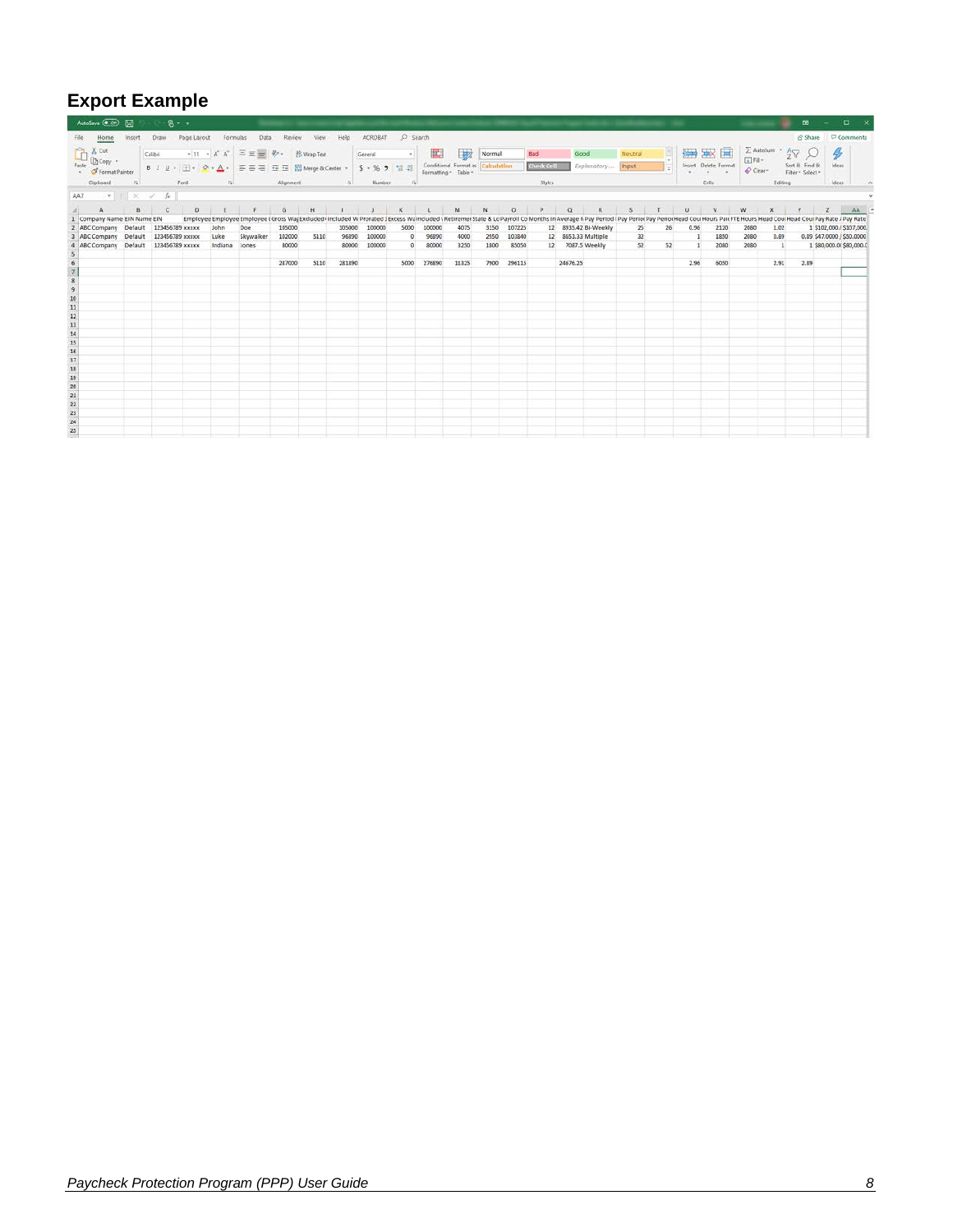### <span id="page-7-0"></span>**Recommended Usage**

You can create multiple versions of the export. We have highlighted 4 different instances that you could create for the export.

- 1. Create a version of the PPP export for the Loan Application.
- 2. Create a version of the PPP export for the Headcount Lookback Period.
- 3. Create a version for the PPP export for the Wage Reduction Lookback Period.
- 4. Create a version of the PPP export for Loan Forgiveness.

### <span id="page-7-1"></span>**Filters for the Export**

#### **1. Company EINs**

• If you have separate loan applications for each EIN, you may wish to create separate exports for each EIN.

#### **2. Pay Date**

• Use a Pay Date range for each export as applicable.

#### **3. Employee Filters**

- You are required to exclude all employees that have their primary address outside of the US. The *Exclude Employees Outside US* filter will exclude all employees that currently have a primary address outside of the US.
- However, if you had employees that had a primary address outside of the US in the date range, but their primary address in the Workforce Ready is inside of the US use the *Employee Filter* to exclude them.

#### **4. Include Only Finalized Payrolls**

- **5. Loan Amount**
	- This can be used for the Loan Forgiveness Export to determine how your Total Payroll Cost is tracking towards your loan.

#### **6. Show Totals Only**

• This allows you to just view the summarized data including the date range used for the export without having to scroll through each EEs individual numbers.

#### **7. Custom Earnings List for Wages**

- If None is selected, the export will include all Regular Wages, Cash and Reimbursements.
- If you are giving Reimbursements to your employees through payroll that should not be included in the Payroll Costs or know there are other Earnings that should be included or excluded in the Wage total, create an Earnings List that includes all the earnings that should count toward the PPP loan and use this Earnings List for all your PPP exports.
- Note: it will **not** matter if you include or exclude FFCRA Sick Pay or Family Leave in this list. The export will **exclude** them in the Excluded Wages column if you add them to this Earnings List.

### **8. Custom Deductions List for Retirement Benefits**

- If None is selected, the export will include all the Employer portions of Pension deductions
- If you are supplying retirement benefits through different deductions codes than the Workforce Ready pension deduction types, create a Deductions List that includes all the deductions that should count toward the PPP loan as retirement benefits and use this Deductions List for all your PPP exports.

### **9. Custom Deductions List for Health Benefits**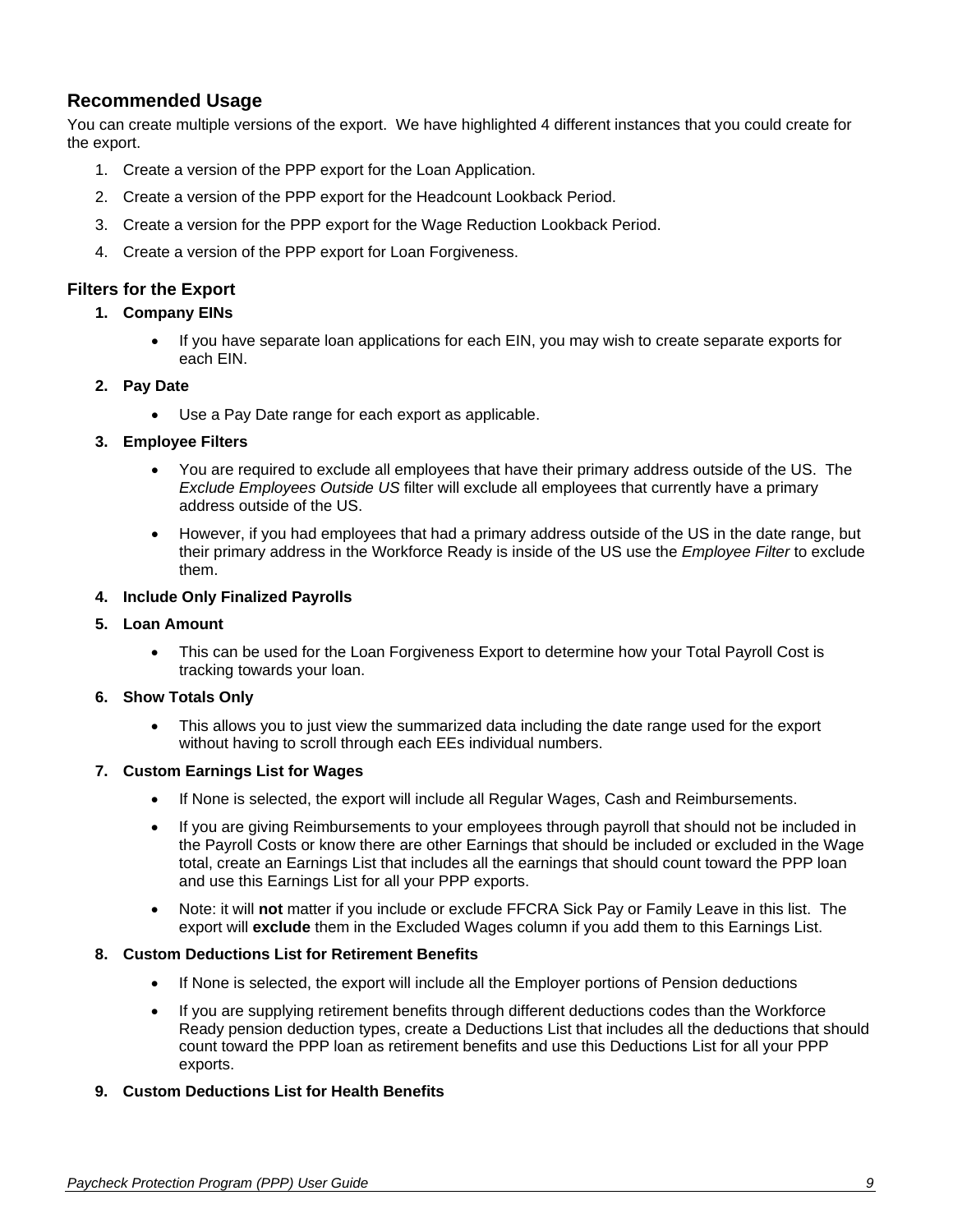- If None is selected, the export will include all the Employer portions of Default, FSA, HSA and Cobra deductions.
- If you are supplying health benefits through different deductions codes than these Workforce Ready deduction types or where some of your default deduction types are **not** health benefits, create a Deductions List that includes all the deductions that should count toward the PPP loan as health benefits and use this Deductions List for all your PPP exports.

### **10. Custom Earnings List for Hours Paid For**

- If None is selected, the export will include only Actual Work Hours.
- If your Earning Codes were not configured to capture Actual Work Hours correctly or there are hours that are or are not captured in Actual Work Hours that should be included/excluded, create an Earnings List that includes all the hours that should count toward the PPP loan and use this Earnings List for all your PPP exports.
- **Note**: it **will** matter if you include or exclude *FFCRA Sick Pay* or *Family Leave* in this list. The export will **include** any hours associated to them if you add them to this Earnings List.

### <span id="page-8-0"></span>**Loan Application Export**

Select the date range that is relevant for your business.

- 1. If you are a new business (defined as starting after February  $15<sup>th</sup>$ , 2019) use:
	- Date Range: January  $1<sup>st</sup>$ , 2020 February 29<sup>th</sup>, 2020
- 2. If you are a seasonal business use:
	- Date Range: March  $1<sup>st</sup>$ , 2019 June  $30<sup>th</sup>$ , 2019
	- Note: you can also use February  $15<sup>th</sup>$ , 2019 June 30<sup>th</sup>, 2019. However, this may bring your average monthly payroll costs down because an extra month is included, and you may be missing one or more pay dates in February.
- 3. All other employers should use:
	- Date Range: January 1<sup>st</sup>, 2019 December 31<sup>st</sup>, 2019
	- Calendar Range: Last Year
	- Note: both above filters use the same date range

The columns to include for the loan application are dependant on what your bank requests to include in the application. Some key columns may include:

- Wages (\$)
- Excess Wages (\$)
- Retirement Benefits (ER) (\$)
- Health Benefits (ER) (\$)
- State & Local Taxes (ER) (\$)
- Payroll Cost Total (\$)
- Average Monthly Payroll Cost (\$)
- <span id="page-8-1"></span>• Head Count Per Pay Period Paid
	- This column should be used to show you qualify by having less than 500 employees.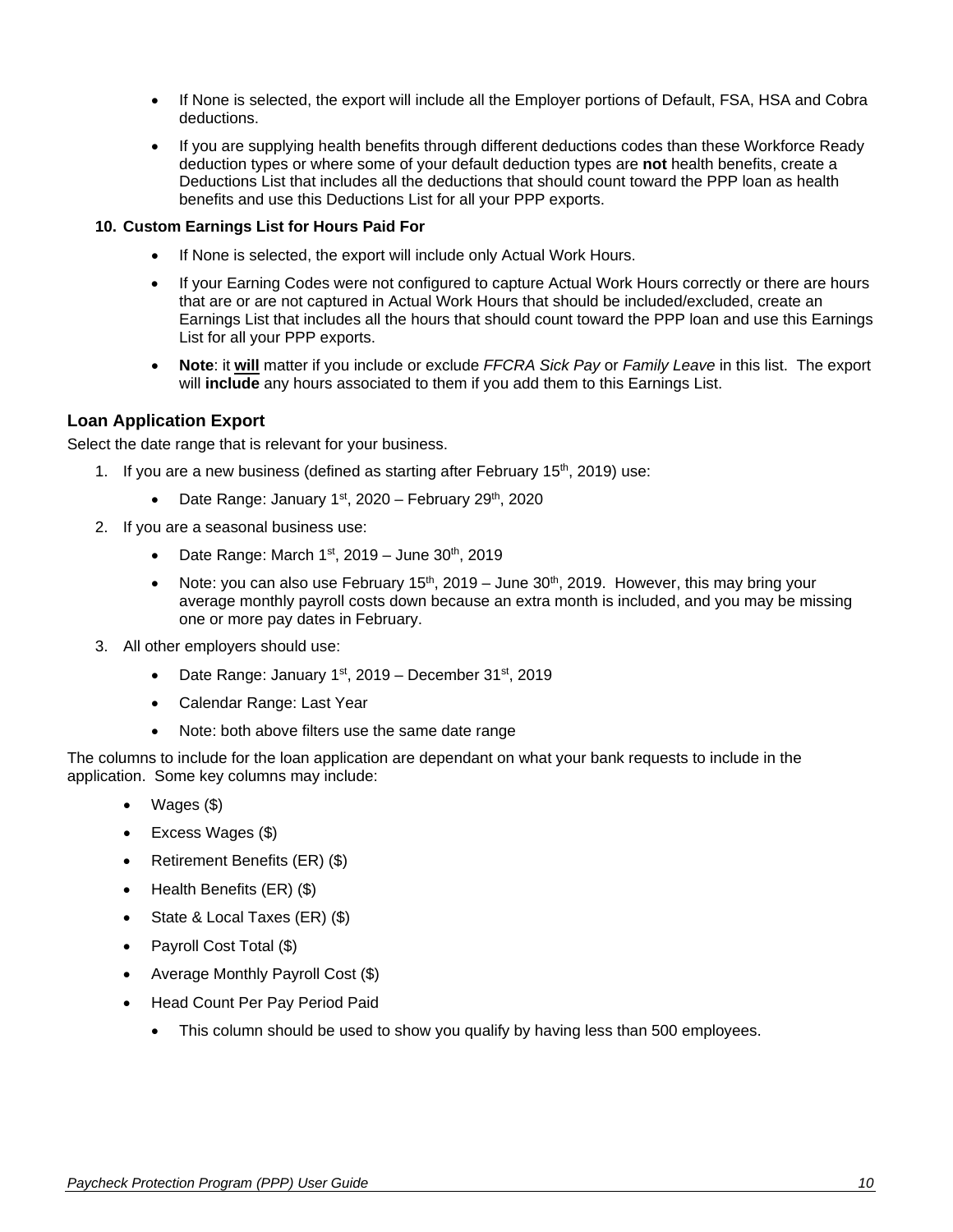### <span id="page-9-0"></span>**Lookback Period for Head Count Export**

The government provides 2 date ranges that you can use as a baseline.

- January  $1<sup>st</sup>$ , 2020 February 29<sup>th</sup>, 2020
- February  $15^{th}$ , 2019 June  $30^{th}$ , 2019.

Your company would probably want to use the date range that has the lowest head count as the baseline head count.

The export provides 4 columns for Head Count:

- **Head Count Per Pay Period Paid**
	- This is relevant for full time employees, so that they are only include in the pay periods that they got paid.
- **Head Count Per Hours Paid Capped**
	- This is to determine how much part time employees count towards an FTE.
- **Combined Head Count**
	- This will assume Employees with zero hours are full time, so use Head Count Per Pay Period Paid. Otherwise it will use Head Count Per Hours Paid Capped.
- **Simplified Head Count**
	- This will assume Employees with zero hours are full time, so use Head Count Per Pay Period Paid. If they are paid in each pay period they will count as 1.0, otherwise as 0.5 for the date range. For any employee with Hours Paid For, if the average hours per week is at least 40 hours, the employee will count as 1.0, otherwise 0.5.

**Combined Head Count** or **Simplified Head Count** can be used to determine the FTE head count. The same field would also need to be used for the comparison in the Loan Forgiveness Export.

### <span id="page-9-1"></span>**Lookback Period for Wage Reduction Export**

The date range for this is the quarter before your loan. In most cases this would be:

- January 1<sup>st</sup>, 2020 March 31<sup>st</sup>, 2020
- Other, if your loan did not start until after June 30<sup>th</sup>, 2020
- Any employees that made over 100k annualized in at least one pay period in 2019 can be excluded. These can be identified by any employees having excess wages in the export for any pay period in 2019. These can be excluded by using the employee filter for this export.

### <span id="page-9-2"></span>**Loan Forgiveness Export**

Select the date range for your loan Covered Period or the Alternative Payroll Covered Period. This should be exactly 8 weeks (so if the loan started on a Monday, the end of the date range should be a Sunday).

For example:

| Pay Date |       | Date Range $\sim$ |   | From: 04/06/2020 | 夁 |
|----------|-------|-------------------|---|------------------|---|
|          | To: I | 05/31/2020        | 當 |                  |   |

**Note**: Use *Date Range* not *Calendar Range*

Some key columns may include: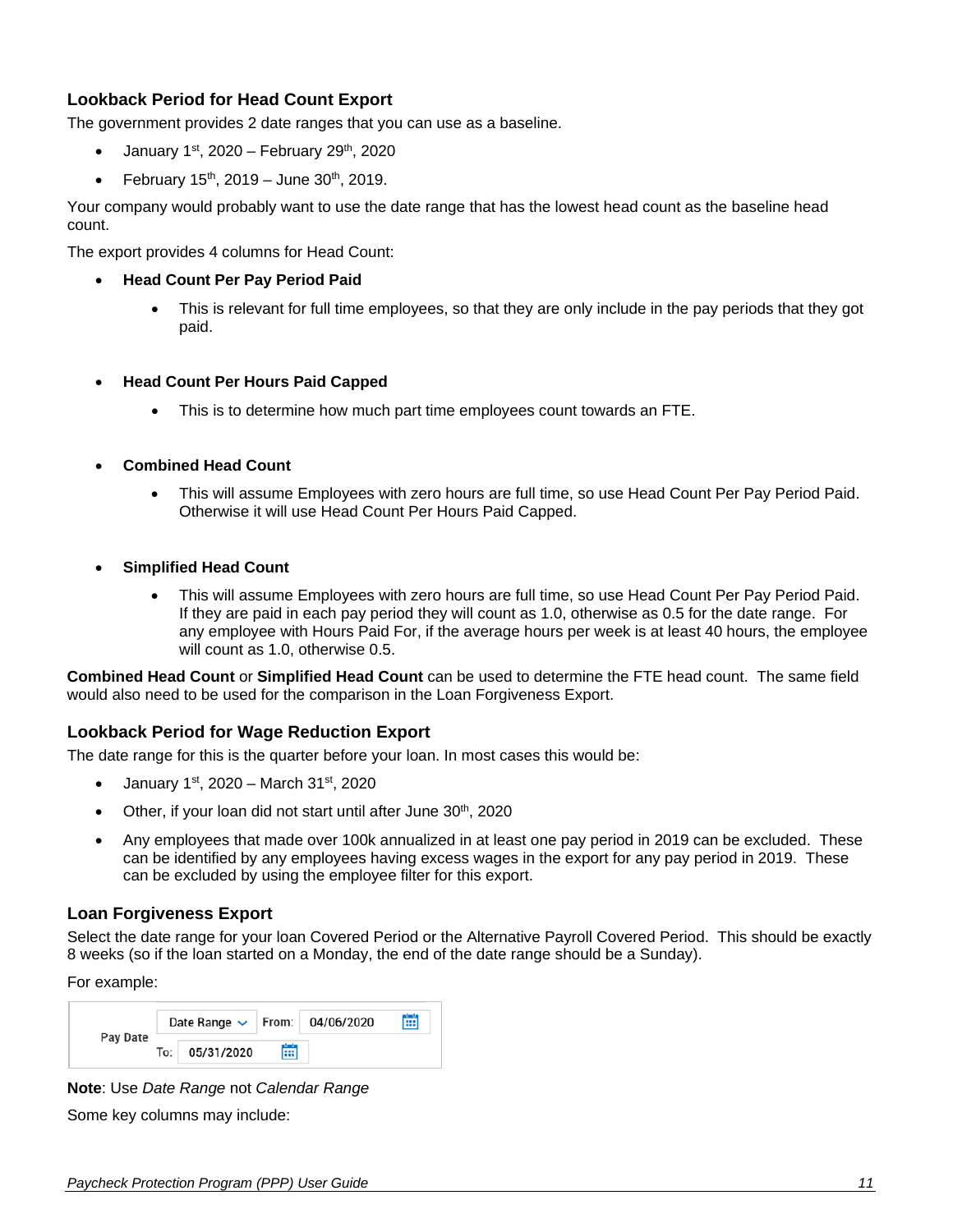- Wages (\$)
- Excluded Wages (\$)
- Excess Wages (\$)
- Included Wages to Cap (\$)
- Retirement Benefits (ER) (\$)
- Health Benefits (ER) (\$)
- State & Local Taxes (ER) (\$)
- Payroll Cost Total (\$)
- Combined Head Count
- Simplified Head Count

**Note**: If you had any employees making over 100k annualized in at least one pay period in 2019, you will need to create 2 additional versions of this export. One with Employees that made over 100k annualized in at least one pay period in 2019 and one *excluding* Employees that made over 100k annualized in at least one pay period in 2019. These can be used for the 2 tables requested in SBA Form 3508 - PPP Schedule A Worksheet.

### <span id="page-10-0"></span>**SBA Form 3508**

This section is intended to assist you with filling out the PPP Loan Forgiveness Calculation Form and PPP Schedule A.

### <span id="page-10-1"></span>**PPP Schedule A**

**Line 1**: use "Included Wages to Cap (\$)" from your [Loan Forgiveness Export](#page-9-2) *excluding* employees that made over 100k annualized in at least one pay period in 2019

**Line 2**: use "Combined Head Count" or "Simplified Head Count" from your [Loan Forgiveness Export](#page-9-2) *excluding* employees that made over 100k annualized in at least one pay period in 2019

• If you have FTE Reduction Exceptions, you will need to add these to the total (see PPP Schedule A Worksheet – Table 1)

**Line 3**: use [Loan Forgiveness Export](#page-9-2) *excluding* employees that made over 100k annualized in at least one pay period in 2019 to identify which employees you need to verify have not had an average wage reduction of at least 75%. Compare this to their average wages in the [Lookback Period for Wage Reduction Export.](#page-9-1)

- To calculate average hourly wages, you can divide the wages by the hours paid for. To calculate the average annual wage, you can divide the wages by the number of pay periods paid and multiply this by the number of pay periods in the year.
- See **Instructions for PPP Schedule A Worksheet** for further details.

**Line 4**: use "Included Wages to Cap (\$)" from your [Loan Forgiveness Export](#page-9-2) *including* employees that made over 100k annualized in at least one pay period in 2019

**Line 5**: use "Combined Head Count" or "Simplified Head Count" from your [Loan Forgiveness Export](#page-9-2) *including* employees that made over 100k annualized in at least one pay period in 2019

**Line 6**: use "Health Benefits (ER) (\$)" from your [Loan Forgiveness Export](#page-9-2) including all employees in the US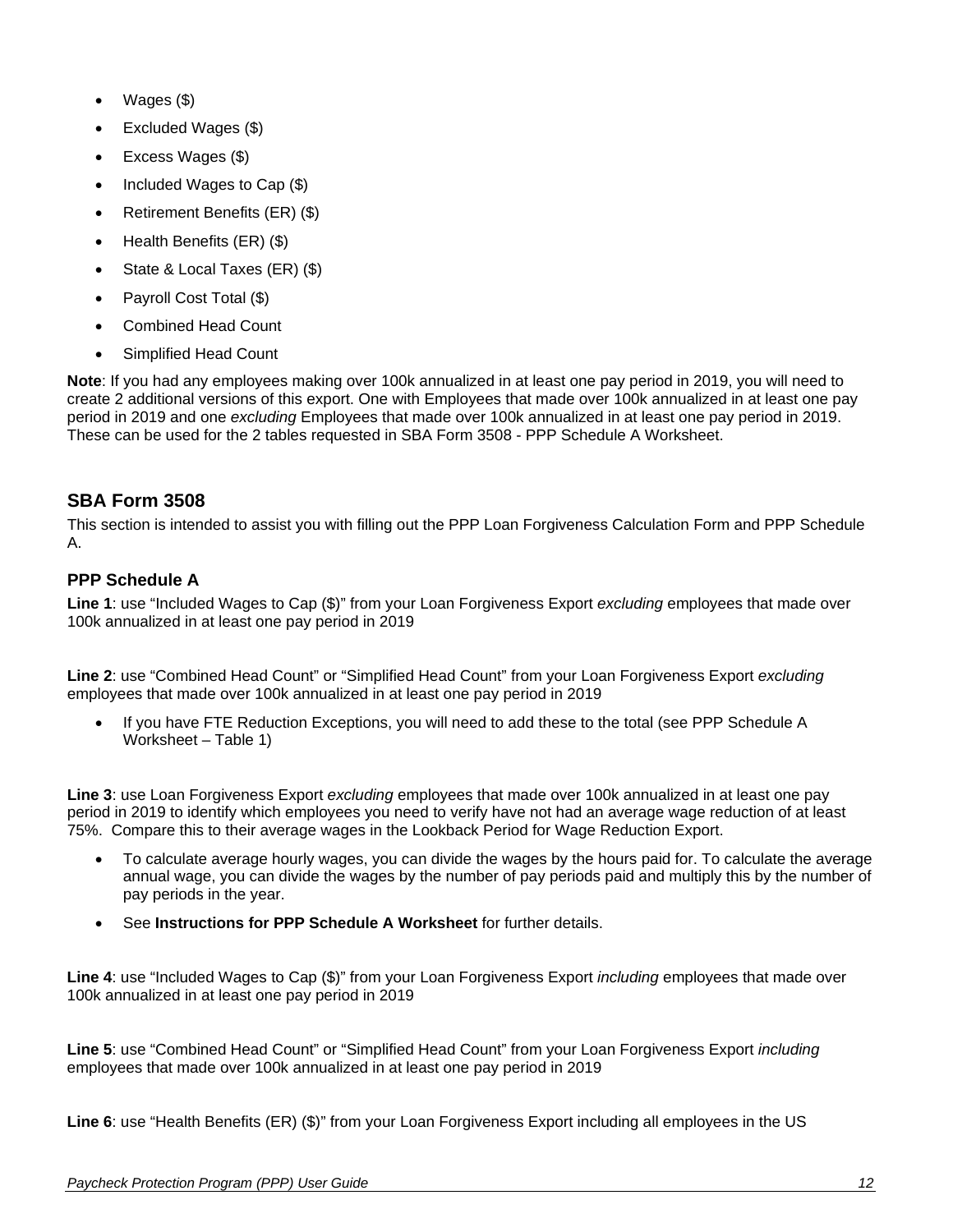**Line 7**: use "Health Retirement (ER) (\$)" from your [Loan Forgiveness Export](#page-9-2) including all employees in the US

**Line 8**: use "State & Local Taxes (ER) (\$)" from your [Loan Forgiveness Export](#page-9-2) including all employees in the US

**Line 9**: this amount may not be available in Workforce Ready

**Line 10**: use "Payroll Cost Total (ER) (\$)" from your [Loan Forgiveness Export](#page-9-2) including all employees in the US

**Line 11**: use "Combined Head Count" or "Simplified Head Count" from your [Lookback Period for Head Count Export](#page-8-1)

**Line 12**: use "Combined Head Count" or "Simplified Head Count" from your [Loan Forgiveness Export](#page-9-2) including all employees in the US

• If you have FTE Reduction Exceptions, you will need to add these to the total (see PPP Schedule A Worksheet – Table 1)

**Line 13**: use the math provided in the worksheet

### <span id="page-11-0"></span>**PPP Loan Forgiveness Calculation Form**

All the amounts in [PPP Schedule A](#page-10-1) can be used to fill out this form.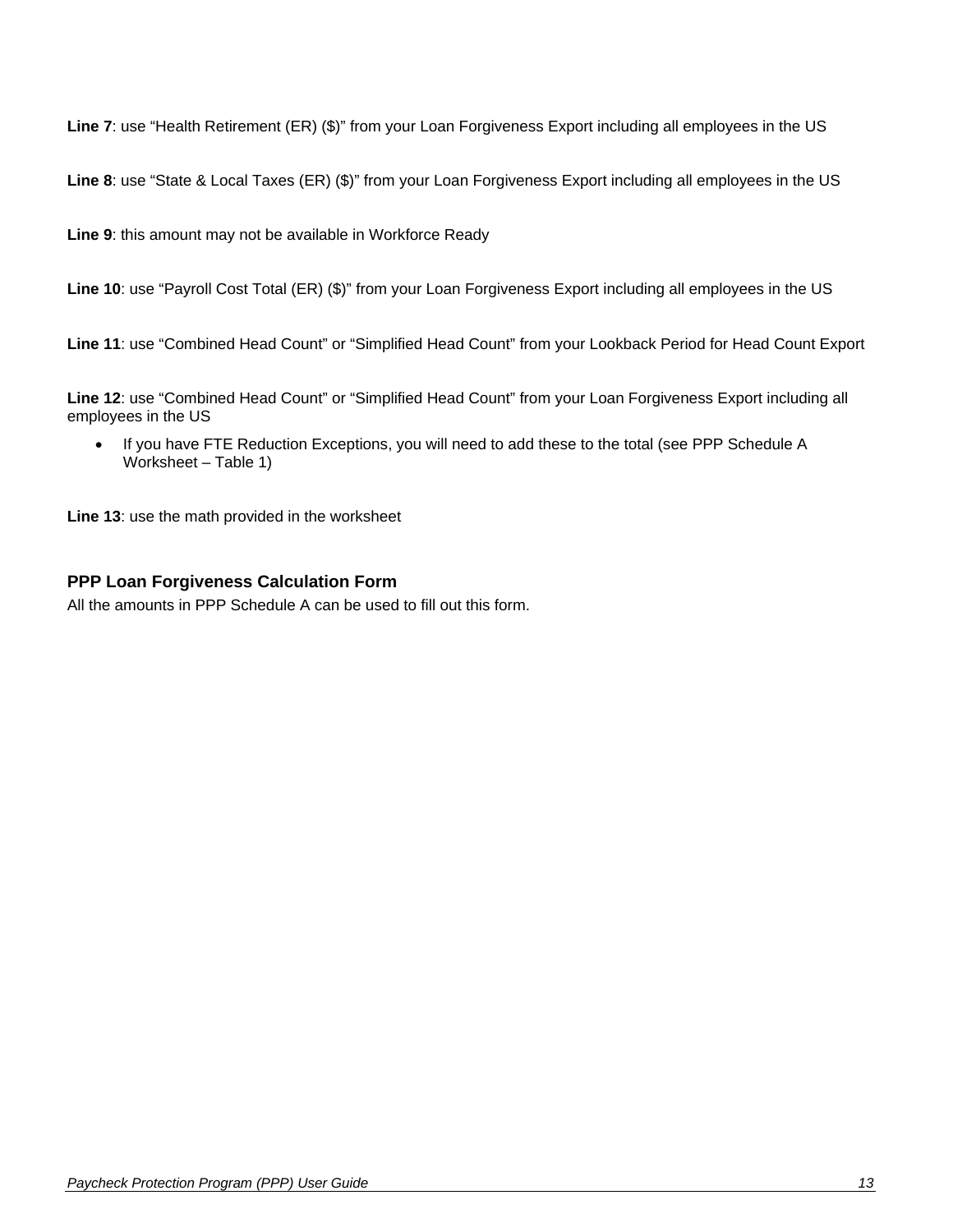# <span id="page-12-0"></span>**Alternative Option - Paycheck Protection Program (PPP) Report**

This document will take you through the steps to create a report to assist with applying for a loan under the Paycheck Protection Program inside Kronos Workforce Ready (WFR).

### <span id="page-12-1"></span>**Creating a PPP Report in WFR**

We recommend using the Earning/Deduction/Tax Listings (Summary) report which can be found under *Payroll > Reports > Pay History > Earning/Deduction/Tax Listing (Summary)*.

### <span id="page-12-2"></span>**Step 1 – Remove Unused Columns**

Remove the *PST Record: Amount* & *PST Record: Amount (ER)* columns.

| Add/Remove Columns                   | X                             |
|--------------------------------------|-------------------------------|
| PST Record: amount                   | $\odot$                       |
| <b>Available Columns</b>             | <b>Current Columns</b><br>M   |
| PST Record: Amount (EE+ER)           | PST Record: Amount<br>☑       |
| PST Record: Amount (ER, With a Sign) | PST Record: Amount(ER)<br>ы   |
| PST Record: Amount (With a Sign)     |                               |
|                                      |                               |
|                                      |                               |
|                                      |                               |
|                                      |                               |
|                                      |                               |
|                                      |                               |
| <b>ADD</b>                           | <b>REMOVE</b>                 |
|                                      |                               |
| <b>MANAGE CUSTOM COLUMNS</b>         | <b>APPLY</b><br><b>CANCEL</b> |
|                                      |                               |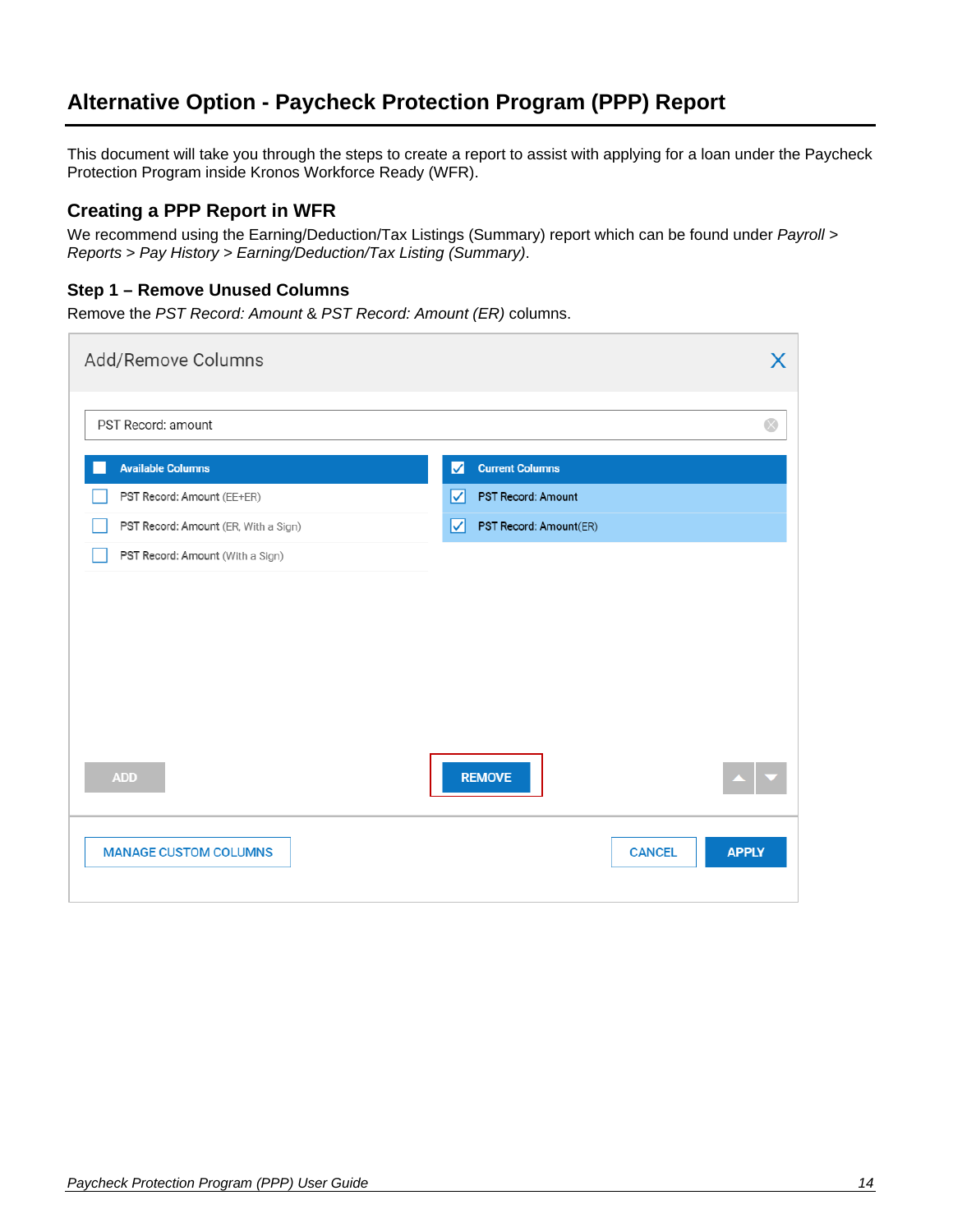### <span id="page-13-0"></span>**Step 2 – Add Gross Amount**

Add the *PST Record: Gross* column.

| Add/Remove Columns                         | X                                                                                                         |
|--------------------------------------------|-----------------------------------------------------------------------------------------------------------|
| Gross                                      | Q                                                                                                         |
| <b>Available Columns</b>                   | <b>Current Columns</b>                                                                                    |
| <b>PST Record: Gross</b><br>M              | $\bigcirc$<br>Sorry, but nothing matches your search items. Please<br>try again with different parameters |
| PST Record: Gross Subject Wages            |                                                                                                           |
| PST Record: Gross Subject Wages (ER)       |                                                                                                           |
| PST Record: Gross Wages                    |                                                                                                           |
| PST Record: Gross Wages (ER)               |                                                                                                           |
|                                            |                                                                                                           |
| <b>ADD</b><br><b>MANAGE CUSTOM COLUMNS</b> | <b>REMOVE</b><br><b>CANCEL</b><br><b>APPLY</b>                                                            |

**Warning/Note:** The Gross amount may include payroll costs that do not qualify as Payroll Costs under the Paycheck Protection Program. If your company pays taxable fringe benefits or uses payroll for reimbursements these may be included in the gross amount. You may need to deduct them from the gross amount. This can be done by adding these Earning Amounts to the report and subtracting them from the Gross Amount. Additionally, 1099 could be included in the Gross Amount. You may need to exclude 1099 employees from this report using the Employee filter.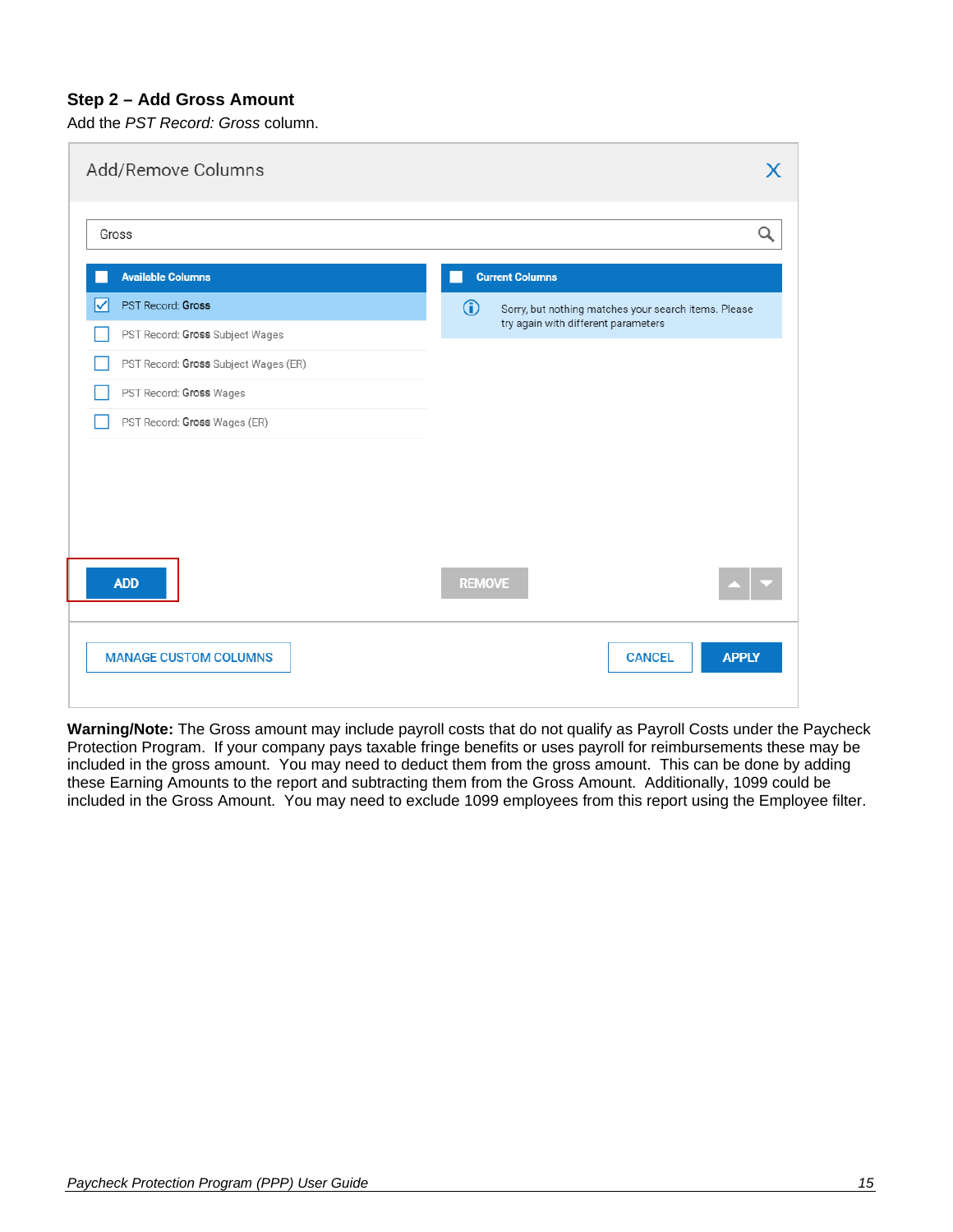### <span id="page-14-0"></span>**Step 3 – Add Employer Provided Benefits**

Add any Employer amounts that your business paid on behalf of your employees.

These include:

- Payment required for the provisions of group health care benefits, including insurance premiums (i.e., the business' share of benefit costs)
- Payment of any retirement benefit (e.g., employer 401(k) contributions, pension plans, profit-sharing plans, SEP IRAs, Simple IRAs, etc.)

Kronos is unable to give you a precise list of what to include, because these deduction names are unique for each business.

Use the following search term in the *Search Available Columns* box when adding these columns.

• **Deduction Amount (ER)**

| Add/Remove Columns                                      |                                                             |
|---------------------------------------------------------|-------------------------------------------------------------|
| Deduction Amount (ER)                                   |                                                             |
| <b>Available Columns</b>                                | <b>Current Columns</b>                                      |
| PST Record: Deduction Amount (ER): Federal Levy         | (i)<br>Sorry, but nothing matches your search items. Please |
| PST Record: Deduction Amount (ER): Federal Student Loan | try again with different parameters                         |
| PST Record: Deduction Amount (ER): GARN FEE             |                                                             |
| PST Record: Deduction Amount (ER): Garnishment          |                                                             |
| PST Record: Deduction Amount (ER): LTD Premium          |                                                             |
| PST Record: Deduction Amount (ER): Medical<br>✓         |                                                             |
| PST Record: Deduction Amount (ER): QHRA                 |                                                             |
| PST Record: Deduction Amount (ER): Retirement Loan Dedu |                                                             |
| M<br>PST Record: Deduction Amount (ER): Roth 401k       |                                                             |
| <b>ADD</b>                                              | <b>REMOVE</b>                                               |
| <b>MANAGE CUSTOM COLUMNS</b>                            | <b>CANCEL</b><br><b>APPLY</b>                               |

Only add the Employer portion of the deductions that qualify as payroll costs under the Payroll Protection Program.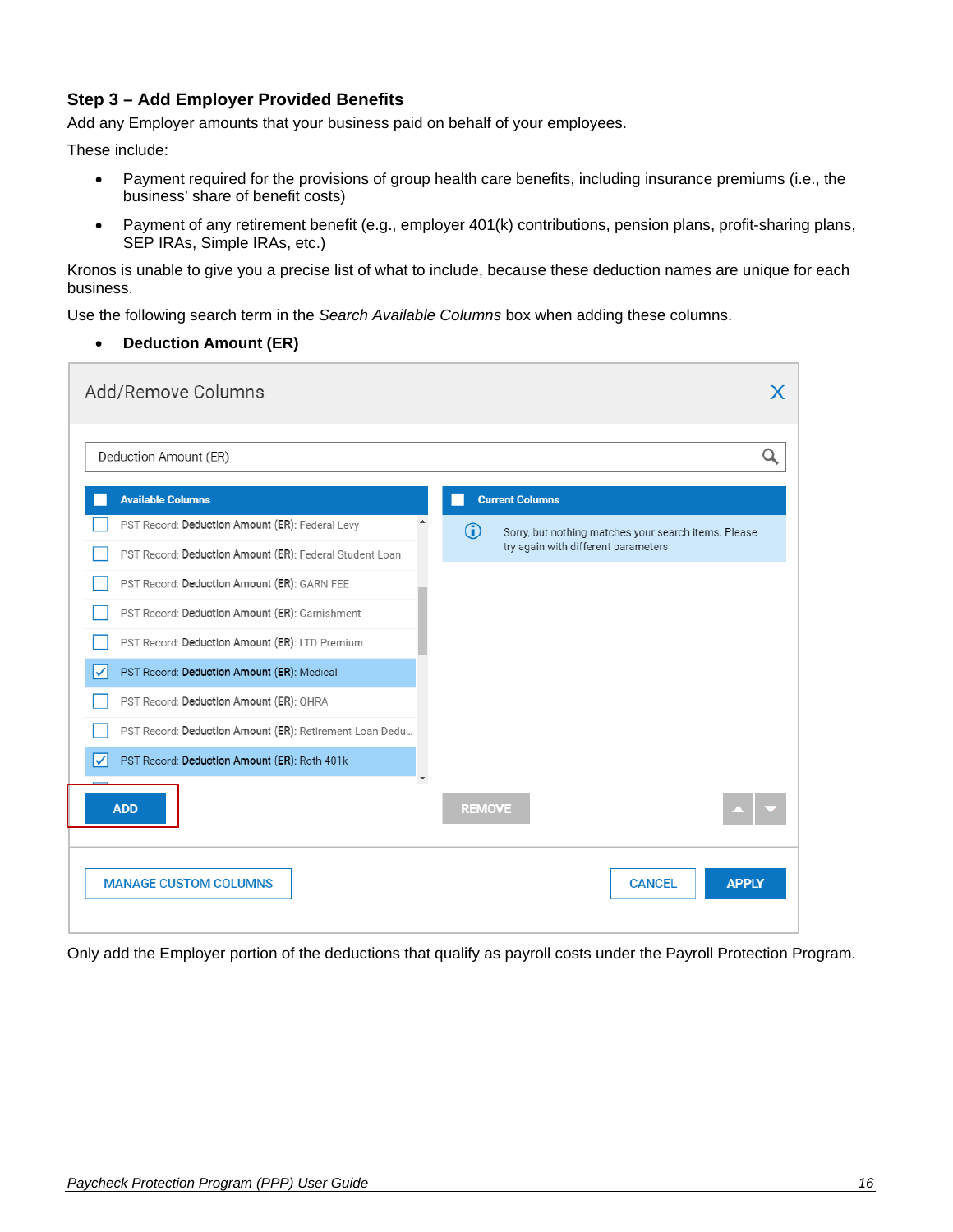### <span id="page-15-0"></span>**Step 4 – Add Employer Paid State and Local Taxes**

Add any Employer amounts that your business paid in local and state taxes.

These include:

• Payment of state or local tax assessed on the compensation of employees (e.g., state unemployment taxes)

Kronos is unable to give you a precise list of what to include. However, it is our understanding that the employer portion of the federal taxes are excluded for all periods for which the payroll costs qualify.

Use the following search term in the *Search Available Columns* box when adding these columns.

• **Tax Amount (ER)**

| Add/Remove Columns                                             |                                                             |
|----------------------------------------------------------------|-------------------------------------------------------------|
| Tax Amount (ER)                                                |                                                             |
| <b>Available Columns</b>                                       | <b>Current Columns</b>                                      |
| PST Record: Tax Amount (ER): ER SUTA Ohio (Default)<br>∨       | PST Record: Tax Amount (ER): California Employment Training |
| PST Record: Tax Amount (ER): ER SUTA Pennsylvania (Defa<br>∨   | PST Record: Tax Amount (ER): ER SUTA California (Default)   |
| ∣✓<br>PST Record: Tax Amount (ER): ER SUTA South Carolina (Def |                                                             |
| PST Record: Tax Amount (ER): ER SUTA Texas (Default)<br>V      |                                                             |
| ∣✓<br>PST Record: Tax Amount (ER): ER SUTA Virginia (Default)  |                                                             |
| PST Record: Tax Amount (ER): ER SUTA West Virginia (Defa<br>∣✓ |                                                             |
| PST Record: Tax Amount (ER): ER SUTA Wyoming (Default)<br>∨    |                                                             |
| PST Record: Tax Amount (ER): Employer RRTA Tier I Tax (De      |                                                             |
| PST Record: Tax Amount (ER): Employer RRTA Tier II Tax (D      |                                                             |
| <b>ADD</b>                                                     | <b>REMOVE</b>                                               |
| <b>MANAGE CUSTOM COLUMNS</b>                                   | <b>APPLY</b><br><b>CANCEL</b>                               |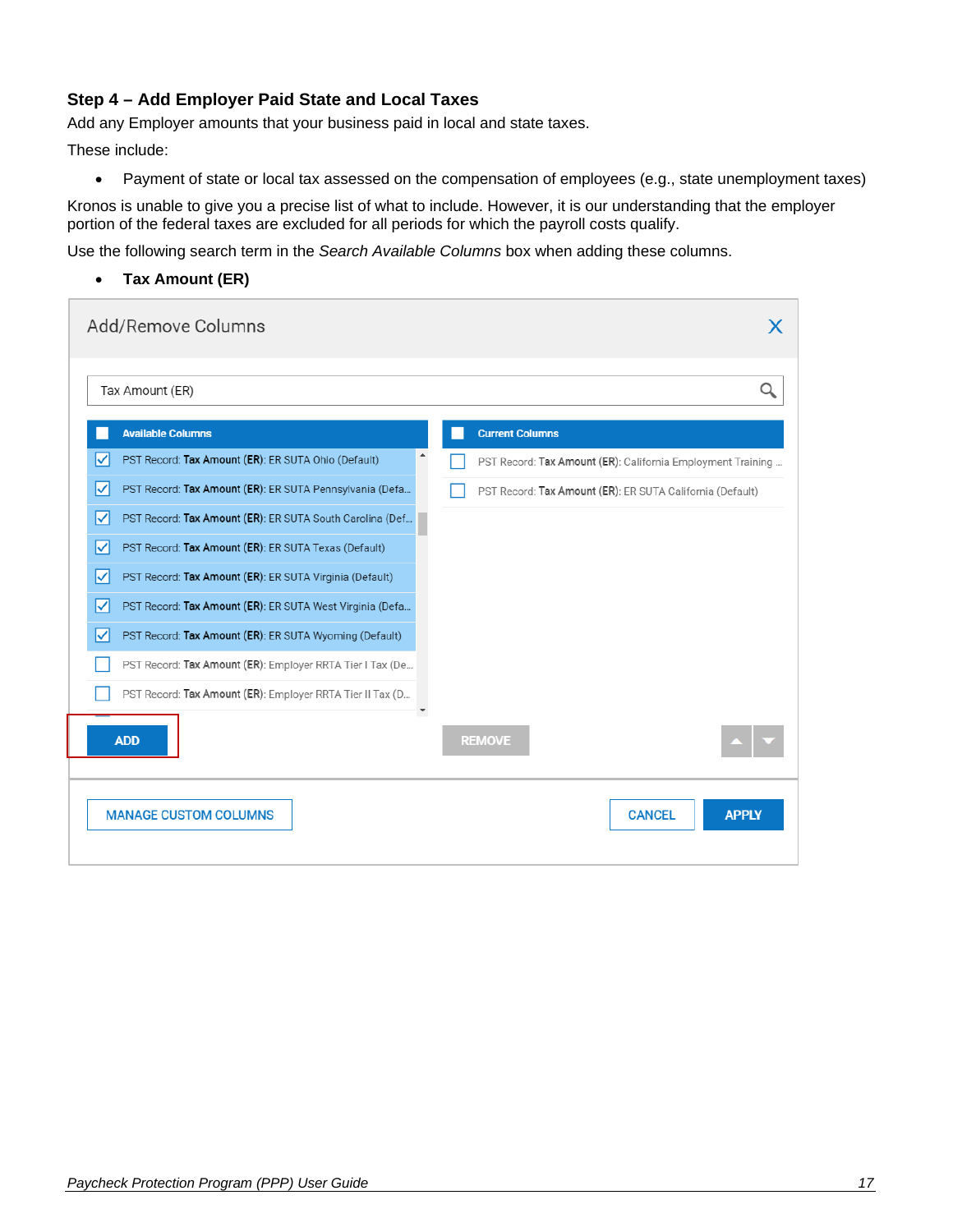### <span id="page-16-0"></span>**Step 5 – Add or Remove Additional Columns (Optional)**

Add or remove other columns to the report that you want included/excluded.

### <span id="page-16-1"></span>**Step 6 – Set Date Range**

- If you are a new business (defined as starting after February 15<sup>th</sup>, 2019) use:
	- Date Range: January  $1<sup>st</sup>$ , 2020 February 29<sup>th</sup>, 2020
- If you are a seasonal business use:
	- Date Range: March  $1<sup>st</sup>$ , 2019 June 30<sup>th</sup>, 2019
	- Note: you can also use February  $15<sup>th</sup>$ , 2019 June  $30<sup>th</sup>$ , 2019. However, this may bring your average monthly payroll costs down because an extra month is included, and you may be missing one or more pay dates in February.
- All other employers should use:
	- Date Range: January  $1<sup>st</sup>$ , 2019 December 31 $<sup>st</sup>$ , 2019</sup>
	- Calendar Range: Last Year
	- Note: both above filters use the same date range

| <b>Filters</b>                  | X                        | <b>Filters</b>                       |   |
|---------------------------------|--------------------------|--------------------------------------|---|
| Global<br>Column<br>Custom      |                          | Global<br>Column<br>Custom           |   |
| Pay Dates<br>Type<br>Date Range | ▼                        | Pay Dates<br>Type                    |   |
| From                            |                          | Calendar Range                       | ▼ |
| 01/01/2020                      | Ë                        | Date Range                           |   |
| To                              |                          | Last Year                            | ▼ |
| 02/29/2020                      | 當                        | Selected range Jan 01 - Dec 31, 2019 |   |
| Employee Filter                 |                          | Employee Filter                      |   |
| All Employees                   | $\overline{\phantom{a}}$ | All Employees                        |   |
| Options                         |                          | Options                              |   |
| √ Show Only Finalized Payrolls  |                          | Show Only Finalized Payrolls         |   |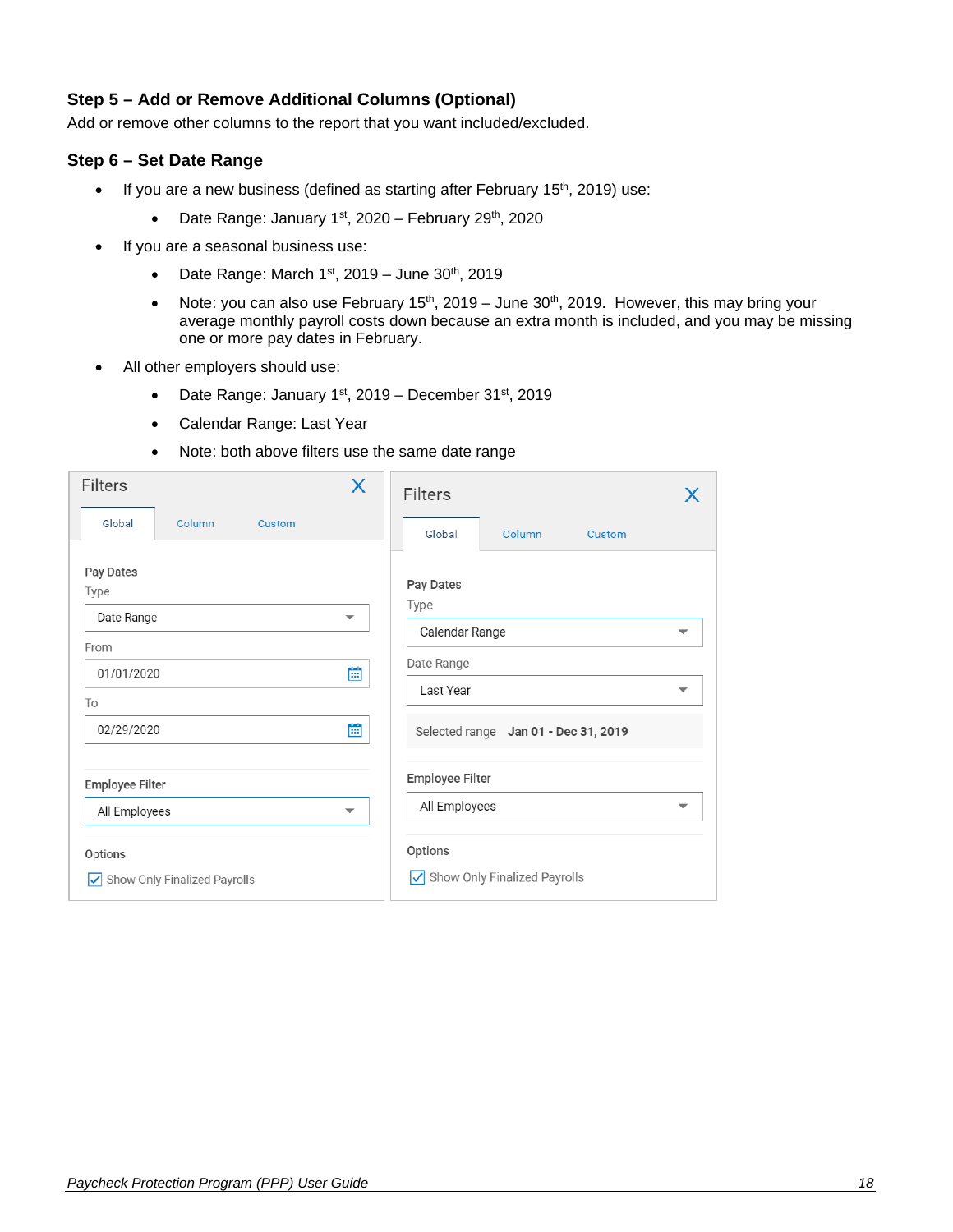### <span id="page-17-0"></span>**Step 7 – Save Report**

We recommend you save this report, so you do not lose your progress of adding these columns.

| lized Payrolls (x)                  | $\overline{m}$ Columns (1) $\otimes$ (3) $\overline{m}$ $\bullet$<br>1111 | Save View As<br>$\times$                              |
|-------------------------------------|---------------------------------------------------------------------------|-------------------------------------------------------|
| <b>PST Record ER SUTA Californi</b> | Refresh                                                                   |                                                       |
| $\equiv$                            | Reset                                                                     | Name *                                                |
|                                     |                                                                           | Paycheck Protection Program                           |
|                                     | Save View                                                                 | Description                                           |
|                                     | Save View As                                                              |                                                       |
|                                     | Manage Views                                                              |                                                       |
|                                     | Sort/Multi-Column<br>Sort                                                 |                                                       |
|                                     | Add/Remove<br>Columns                                                     | Tag                                                   |
|                                     | Export                                                                    | Deletion Is Not Allowed<br>П<br>My Default            |
|                                     | Export Settings<br>Print                                                  | $\Box$ Share                                          |
|                                     | Deliver With<br>Payroll                                                   | <b>SAVE &amp; RUN</b><br><b>SAVE</b><br><b>CANCEL</b> |

### <span id="page-17-1"></span>**Step 8 – Export to Excel**

### <span id="page-17-2"></span>**Step 9 – Sum Totals to get Total Payroll Cost**

Sum the Total row at the bottom to get your **Total Payroll Cost** as defined under the PPP.

**Note:** Depending on your export settings you may be required to convert all the totals to in your *Total* row to numbers using Excel's *Convert to Number*

### <span id="page-17-3"></span>**Step 10 – Calculate Monthly Average Payroll Costs**

- If you are not a new business (defined as starting after February 15<sup>th</sup>, 2019) use and used the Date Range: January  $1<sup>st</sup>$ , 2020 – February 29<sup>th</sup>, 2020:
	- Divide your Total Payroll Cost by 2, because the date range spans 2 months
- If you are a seasonal business and used
	- Date Range: March  $1<sup>st</sup>$ , 2019 June 30<sup>th</sup>, 2019
		- Divide your Total Payroll Cost by 4, because the date range spans 4 months
	- Date Range: February  $15<sup>th</sup>$ , 2019 June  $30<sup>th</sup>$ , 2019
		- Divide your Total Payroll Cost by 5, because the date range spans 5 months
- If you used a date range of January  $1<sup>st</sup>$ , 2019 December  $31<sup>st</sup>$ , 2019

Divide your Total Payroll Cost by 12, because the date range spans 12 months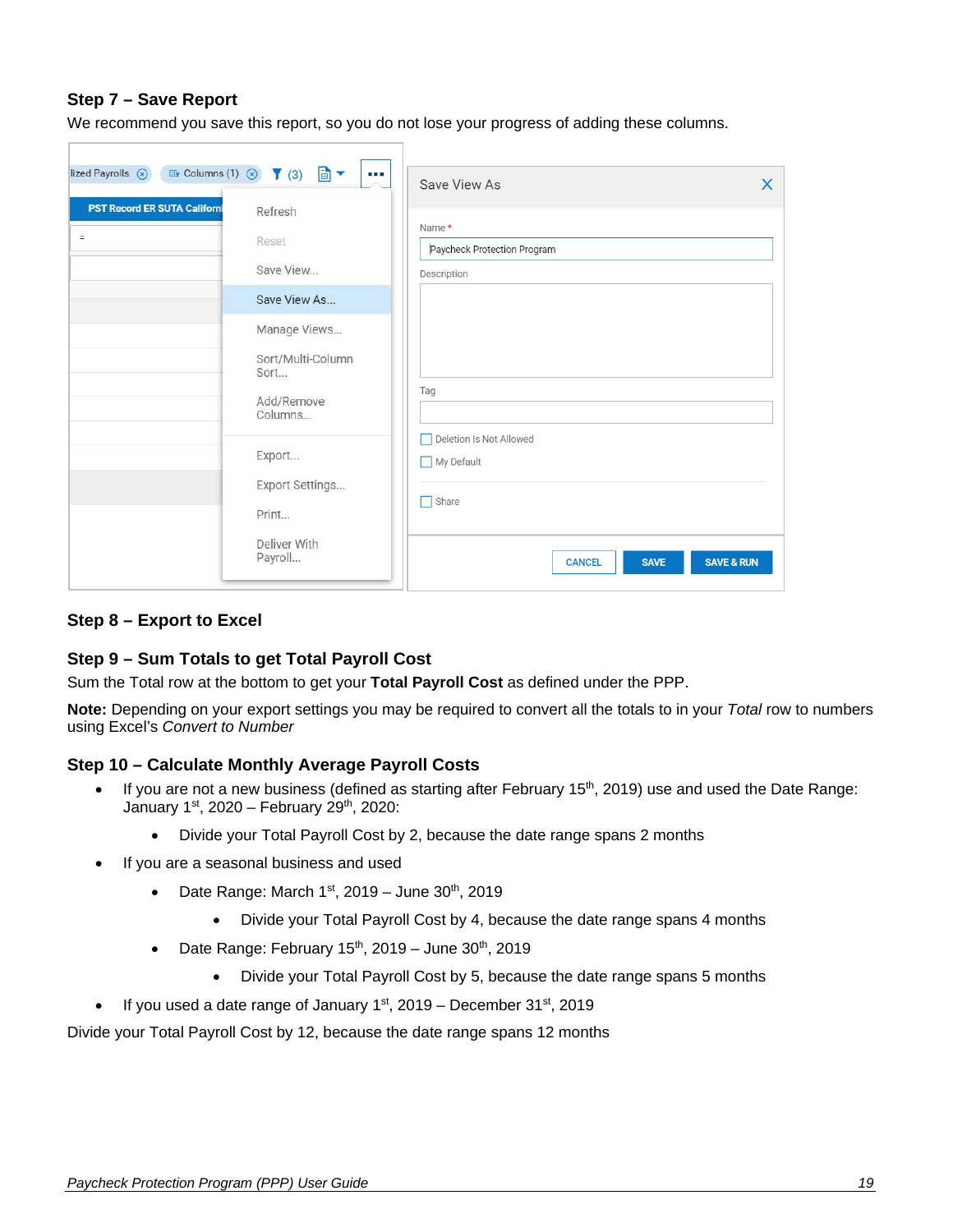### <span id="page-18-0"></span>**Mandatory Exclusions**

If you have any employees with a primary residence outside the United States, you need to completely exclude them.

If you have any employees that make more than 100k as prorated over the covered period, you need to exclude the portion above 100k.

Qualified sick leave wages and qualified family wages under Families First Coronavirus Response Act are also excluded. However, since this was not paid supported in Workforce Ready until April 1<sup>st</sup>, 2020, these amounts will not fall within any of the specified date ranges.

### <span id="page-18-1"></span>**Excluding Employees with a Primary Residence outside of the United States**

This step is only needed if you have employees with a primary residence outside of the united states and you pay them through Payroll in WFR.

If you can identify these employees by their Address, you can add the *Employee Address: Country* to the report and filter on that column to only include the *United States*.

| Add/Remove Columns                                          | $\times$                                                                                               | Filters                |                          |                      |
|-------------------------------------------------------------|--------------------------------------------------------------------------------------------------------|------------------------|--------------------------|----------------------|
| country<br><b>Available Columns</b><br>п                    | ø<br><b>Current Columns</b>                                                                            | Global                 | Column                   | Custom               |
| Employee Address: Country<br>Employee Alt. Address: Country | $\odot$<br>Sorry, but nothing matches your search items. Please<br>try again with different parameters |                        |                          | <b>Clear Filters</b> |
|                                                             |                                                                                                        | <b>GROUPED COLUMNS</b> |                          |                      |
|                                                             |                                                                                                        | Employee Id            |                          |                      |
|                                                             |                                                                                                        | $=$                    | $\overline{\phantom{a}}$ |                      |
| ADD                                                         | $\sim$ $\sim$<br><b>REMOVE</b>                                                                         | Country                |                          |                      |
| <b>MANAGE CUSTOM COLUMNS</b>                                | <b>APPLY</b><br>CANCEL                                                                                 | Ξ                      | $\overline{\phantom{0}}$ | <b>United States</b> |

Otherwise you may need to manually filter out these employees by using the *Employee Filter*.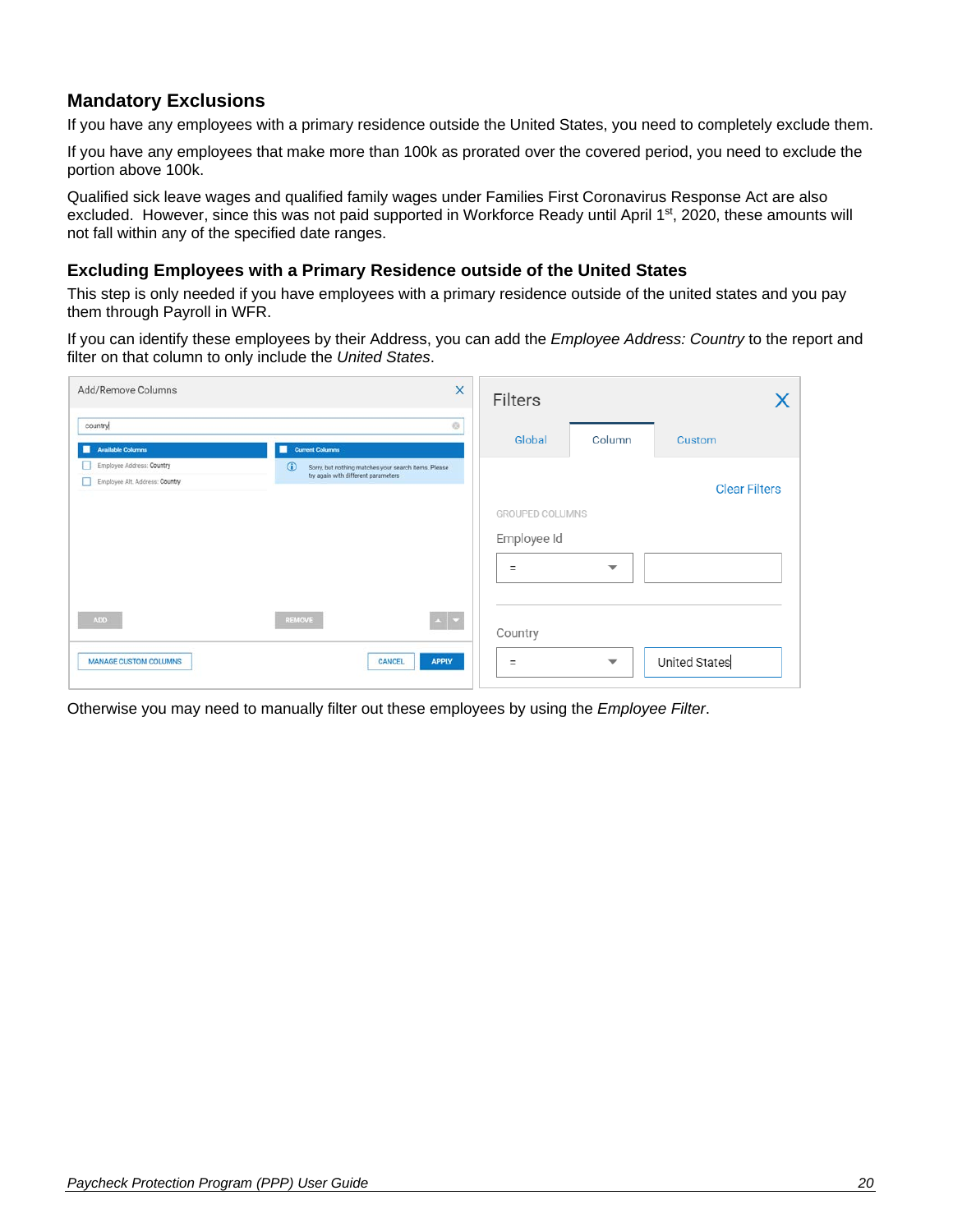### <span id="page-19-0"></span>**Exclude Wages in Excess of \$100k**

If you have employees that make 100k on a prorated basis, below is a way to take the excess wages into account.

The following will show how to remove the excess gross wages in excel.

### <span id="page-19-1"></span>**Step 1 – Group Report by Employee**

First Group the report you created by Employee ID.

| Page<br>1<br>¢ | of $1 \cdot 1 - 6$ of 6 Rows | Saved: Paycheck P   |  |
|----------------|------------------------------|---------------------|--|
| # Employee Id  | <b>Country</b>               | <b>Pay Date</b>     |  |
| $\equiv$       |                              | <b>Clear Filter</b> |  |
|                | Column Filter                |                     |  |
|                | Ξ                            | ÷                   |  |
| 8523           |                              |                     |  |
| 8523           |                              |                     |  |
| 852            |                              |                     |  |
| 8523           | <b>CANCEL</b>                | <b>APPLY</b>        |  |
| 8523           |                              |                     |  |
| 8523           | Sort Ascending 个             |                     |  |
| Report Total   | Sort Descending $\downarrow$ |                     |  |
|                | Remove                       |                     |  |
|                | Group                        |                     |  |
|                | Column Settings              |                     |  |

### <span id="page-19-2"></span>**Step 2 – Export to Excel**

### <span id="page-19-3"></span>**Step 3 – Add Excess Wages Column**

After exporting to Excel, add a new column to the right of *Record Gross* and name it *Excess Wages* (or something similar).

#### <span id="page-19-4"></span>**Step 4 – Add Formula to Calculate Excess Wages from Subtotals**

Copy one of the following formulas into the new *Excess Wages* column you have added.

- If you are not a new business (defined as starting after February 15<sup>th</sup>, 2019) use and used the Date Range: January  $1^{st}$ , 2020 – February 29<sup>th</sup>, 2020:
	- Copy this formula into the cell
		- $\bullet$  =IF(A9="Subtotal", MIN(0,16666.67-B9),"")
	- Divide  $$100,000$  by 12 months and multiple by 2 months =  $$16,666.67$
	- Anything above this would be excess wages in the 2-month period
- If you are a seasonal business and used
	- Date Range: March  $1<sup>st</sup>$ , 2019 June  $30<sup>th</sup>$ , 2019
		- Copy this formula into the cell
			- $\bullet$  =IF(A9="Subtotal", MIN(0,33333.33-B9),"")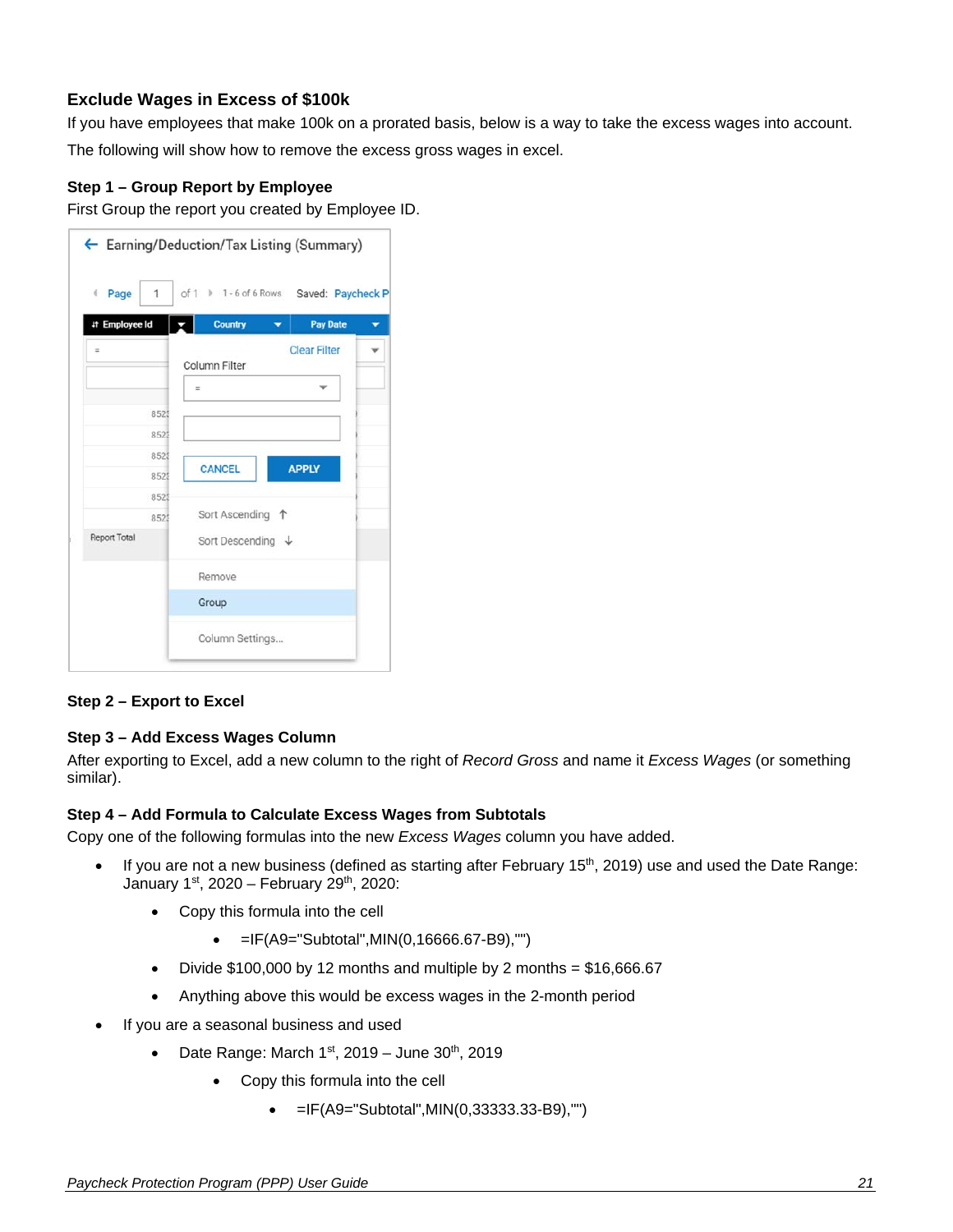- Divide  $$100,000$  by 12 months and multiple by 4 months =  $$33,333.33$
- Anything above this would be excess wages in the 3-month period
- Date Range: February  $15<sup>th</sup>$ , 2019 June  $30<sup>th</sup>$ , 2019
	- Copy this formula into the cell
		- $\bullet$  =IF(A9="Subtotal", MIN(0,41666.67.33-B9),"")
	- Divide  $$100,000$  by 12 months and multiple by 5 months =  $$41,666.67$
	- Anything above this would be excess wages in the 4-month period
- If you used a date range of January  $1<sup>st</sup>$ , 2019 December  $31<sup>st</sup>$ , 2019
	- Copy this formula into the cell

|  | =IF(A9="Subtotal", MIN(0,100000-B9),"") |  |
|--|-----------------------------------------|--|
|--|-----------------------------------------|--|

| C <sub>34</sub> | $\times$<br>$\checkmark$ | fx             | =IF(A34="Subtotal",NIIN(0,100000-B34),"") |                   |                           |
|-----------------|--------------------------|----------------|-------------------------------------------|-------------------|---------------------------|
|                 |                          |                |                                           |                   |                           |
|                 | A                        | B              | C                                         | D                 |                           |
| 31              |                          | 4,615.38<br>\$ |                                           | \$                | 165.91                    |
| 32              |                          | \$<br>4,615.38 |                                           | \$                | 165.91                    |
| 33              |                          |                |                                           |                   |                           |
| 34              | <b>Subtotal</b>          | \$110,769.     | (\$10,769.12)                             | \$                | 3,981.84                  |
| 35              |                          |                |                                           |                   |                           |
| 36              | <b>Employee Id</b>       | <b>XXXXXX</b>  |                                           |                   |                           |
| 37              |                          |                | <b>Record Gross Excess Wages</b>          | <b>PST Record</b> | <b>Medical Amount(ER)</b> |
| 38              |                          | 4,615.38<br>\$ |                                           | \$                | 165.91                    |
| 39              |                          | \$<br>4,615.38 |                                           | \$                | 165.91                    |
| 40              |                          | \$<br>4,615.38 |                                           | \$                | 165.91                    |
| 41              |                          | \$<br>4,615.38 |                                           | \$                | 165.91                    |
| 42              |                          | \$<br>4,615.38 |                                           | \$                | 165.91                    |
| 43              |                          | \$<br>4,615.38 |                                           | \$                | 165.91                    |
| 44              |                          | \$<br>4,615.38 |                                           | \$                | 165.91                    |
| 45              |                          | \$             |                                           | \$                | 165.91                    |
| 46              |                          | 4,615.38<br>\$ |                                           | \$                | 165.91                    |
| 47              |                          | 4,615.38       |                                           |                   |                           |
|                 |                          | \$<br>4,615.38 |                                           | \$                | 165.91                    |
| 48              |                          | \$<br>4,615.38 |                                           | \$                | 165.91                    |
| 49              |                          | \$<br>4,615.38 |                                           | \$                | 165.91                    |
| 50              |                          | \$<br>4,615.38 |                                           | \$                | 165.91                    |
| 51<br>52        |                          | \$<br>4,615.38 |                                           | \$                | 165.91                    |
|                 |                          | \$<br>4,615.38 |                                           | \$                | 165.91                    |
| 53              |                          | \$<br>4,615.38 |                                           | \$                | 165.91                    |
| 54              |                          | \$<br>4,615.38 |                                           | \$                | 165.91                    |
| 55              |                          | \$<br>4,615.38 |                                           | \$                | 165.91                    |
| 56              |                          | \$<br>4,615.38 |                                           | \$                | 165.91                    |
| 57              |                          | \$<br>4,615.38 |                                           | \$                | 165.91                    |
| 58              |                          | \$<br>4,615.38 |                                           | \$                | 165.91                    |
| 59              |                          | \$<br>4,615.38 |                                           | \$                | 165.91                    |
| 60              |                          | \$<br>4,615.38 |                                           | \$                | 165.91                    |
| 61              |                          | \$<br>4,615.38 |                                           | \$                | 165.91                    |
| 62              |                          |                |                                           |                   |                           |
| 63              | <b>Subtotal</b>          | \$110,769.12   | (\$10,769.12)                             | \$                | 3,981.84                  |
| 64              | <b>Total</b>             |                |                                           |                   |                           |
| 65              |                          | \$221,538.24   | (\$21,538.24)                             | \$                | 7,963.68                  |
| <b>ΓΓ</b>       |                          |                |                                           |                   |                           |

**IMPORTANT NOTE:** All these formulas assume *Subtotal text is in column A* and that *Record Gross is in Column B* and that you are starting on *Row 9*. If these correspond to a different row number or columns change *A9* and *B9* in the formula accordingly.